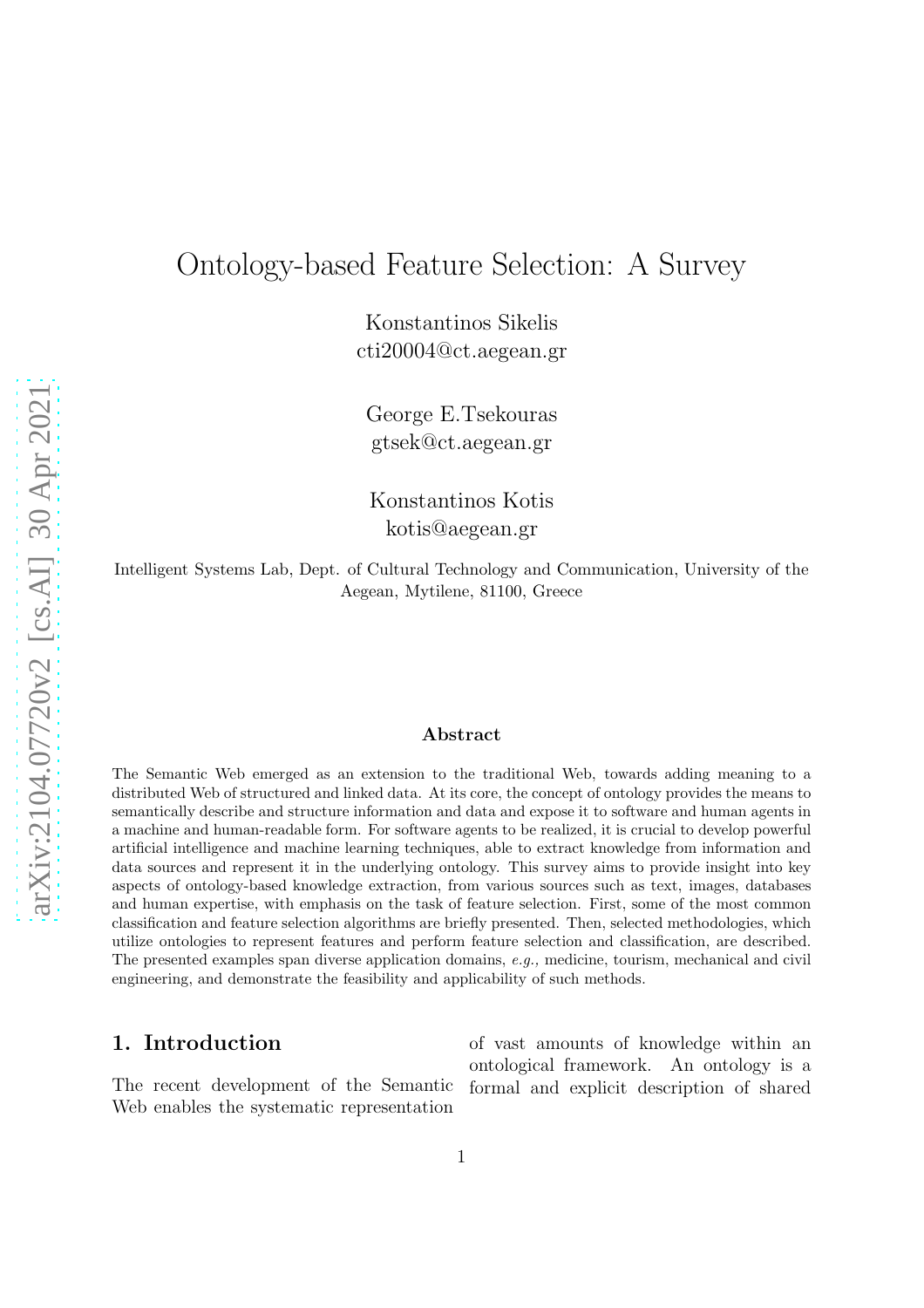and agreed knowledge as a set of concepts within a domain and the relationships that hold among them. The ontological model provides a rich set of axioms to link pieces of information and enables automatic reasoning to infer knowledge that has not been explicitly asserted before.

In many cases, reasoning can be cast as a classification task. An important step towards an accurate and efficient classification, is feature selection. Consequently, identification of high-quality features from an ontology hierarchy plays a significant role in the ability to extract information from an ontological model.

This report summarizes related work, which tackles the problem of feature representation and selection based on ontologies in the context of knowledge extraction from documents, images, databases and human expertise. In the first and second sections, a brief summary of selected classification and feature selection methods is presented. In the third section, the concept of ontology as a building block of the Semantic Web is introduced. In the fourth section, example methodologies of ontology-based feature selection are summarized. In the fifth section open issues and challenges are considered. In the last section the conclusions of this survey are discussed.

### 2. Data Classification

One of the most common applications of machine learning is data classification. Data classification can be defined as the data analysis task which, given a set of observations belonging to known categories, aims at identifying to which category a new

observation belongs. In the case that the feature and target variables are not categorical, but take continuous values, the classification task is called regression.

In essence this problem attempts to learn the relationship between a set of feature variables and a target variable of interest. In practice a large variety of problems can be expressed as associations between feature and target variables which provides a broad range of applications such as customer target marketing [\[1](#page-20-0), [2\]](#page-20-1), medical disease diagnosis [\[3](#page-20-2), [4,](#page-20-3) [5](#page-20-4)], speech and handwriting recognition [\[6](#page-20-5), [7,](#page-20-6) [8](#page-20-7), [9\]](#page-20-8), multimedia data analysis [\[10](#page-20-9), [11](#page-20-10)], biological data analysis [\[12\]](#page-21-0), document categorization and filtering [\[13](#page-21-1), [14\]](#page-21-2), and social network analysis [\[15](#page-21-3), [16,](#page-21-4) [17\]](#page-21-5).

Classification algorithms typically contain two steps, the learning step and the testing step. The first one constructs the classification model, while the second evaluates it by assigning class labels to unlabeled data. For a test instance under consideration, the output of a classification algorithm may be presented either as discrete label or numerical score. In the former case, the classifier assigns a single label, which identifies the class of the test instance, while in the latter a numerical score is returned which associates the test instance with each class. The advantage of a numerical score is that it incorporates the additional information of "belongingness" of the test instances to each category and thus it facilitates their ranking.

A close relative to the classification problem is data clustering [\[18,](#page-21-6) [19](#page-21-7)]. Clustering is the task of dividing a population of data points into a number of groups, such that the members of the same group are in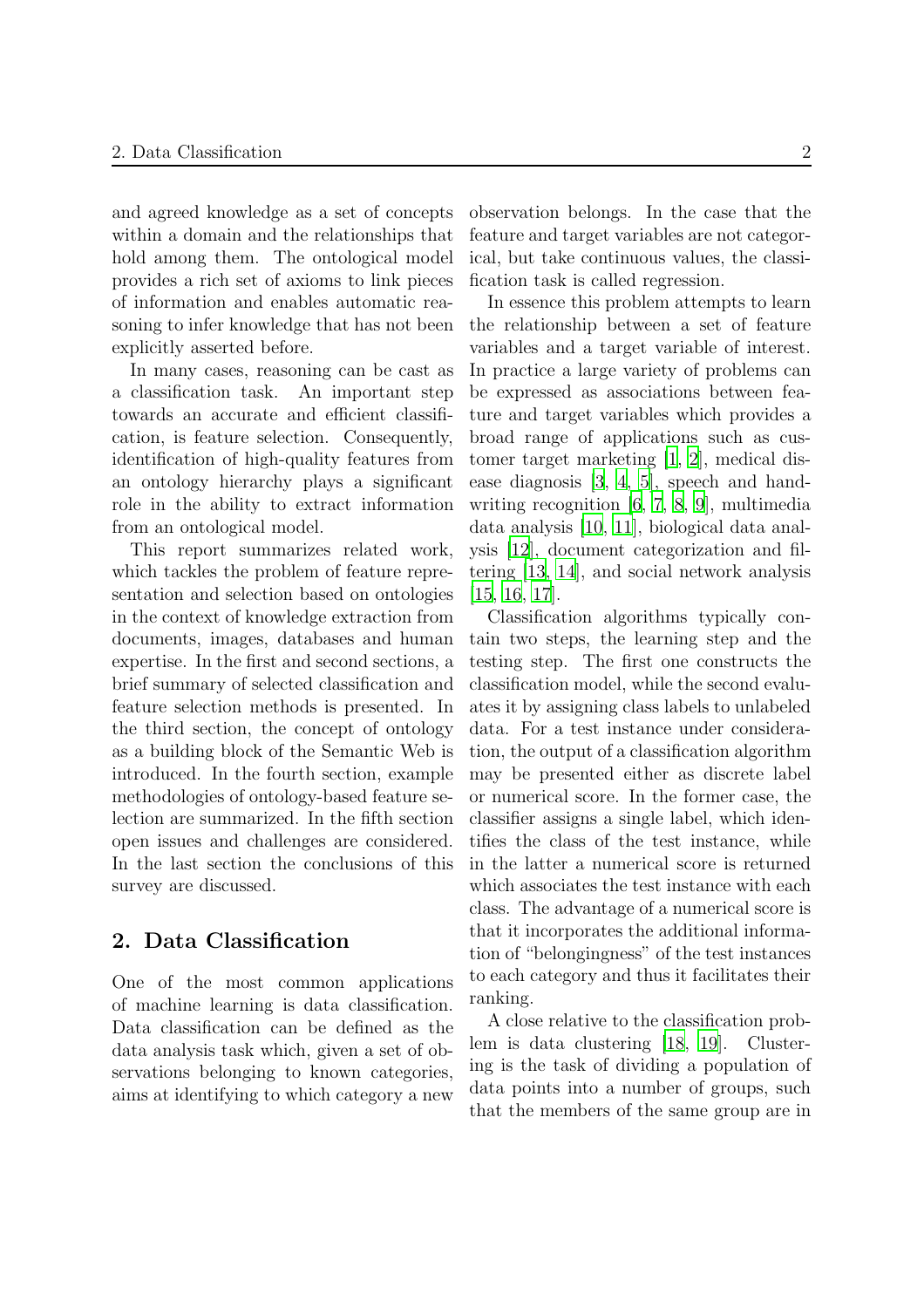some sense similar to each other and dissimilar to the data points in other groups. The key difference between the two tasks is that in the case of clustering, data are segmented using similarities between feature variables, while in the case of classification, data partitioning is based on a training data set. Consequently, clustering has no understanding of the underlying group structure, whereas classification uses knowledge encoded in the training data set in the form of a target variable. As a result, the classification task is referred to as supervised learning and clustering as unsupervised learning.

A plethora of methods can be used for data classification. Some of the most common are probabilistic methods [\[20,](#page-21-8) [21,](#page-21-9) [22\]](#page-21-10), decision trees [\[23,](#page-21-11) [24,](#page-21-12) [25](#page-21-13)], rule-based methods [\[26,](#page-21-14) [27](#page-21-15), [28\]](#page-21-16), Support Vector Machine methods [\[29,](#page-21-17) [30](#page-21-18)], instance-based methods and neural networks [\[31,](#page-21-19) [32\]](#page-21-20).

Probabilistic methods are based on two probabilities, namely a prior probability, which is derived from the training data, and a posterior probability that a test instance belongs to a particular class. There are two approaches for the estimation of the posterior probability. In the first approach, called generative, the training dataset is used to determine the class probabilities and class-conditional probabilities and the Bayes theorem is employed to calculate the posterior probability. In the second approach, called discriminative, the training dataset is used to identify a direct mapping of a test instance onto a class.

A common example of a generative model is the Naive Bayes classifier [\[31,](#page-21-19) [32](#page-21-20)]. Assuming a test instance T with features  $\boldsymbol{x} = [x_1, x_2, \dots, x_d]$ , the probability that T belongs to class y can be calculated with the Bayes theorem:

$$
P(y|\boldsymbol{x}) = P(y)P(\boldsymbol{x}|y)/P(\boldsymbol{x}) \qquad (1)
$$

Then the problem of classification is to find the class which maximizes the above probability given the features of the test instance T. Since the denominator is constant across all classes the problem can be approximated as follows:

$$
P(y|\boldsymbol{x}) \propto P(y)P(\boldsymbol{x}|y) \tag{2}
$$

In the above equation, the class probability  $P(y)$  is the fraction of training instances which belong to class y. The classconditional probability  $P(x|y)$  can be calculated under the naive Bayes assumption that the features  $x_i$  are independent to each other. This simplification allows the classconditional probability to be calculated as a product of the feature-wise conditional probabilities:

$$
P(\boldsymbol{x}|y) = \prod_{j=1}^{d} P(x_j|y)
$$
 (3)

The term  $P(x_i|y)$  is computed as the fraction of the training instances classified as y, which contain the ith feature. Generally, the naive Bayes assumption does not hold, however the naive Bayes model has been proven to work quite well in practice.

A popular discriminative classifier is the logistic regression [\[31\]](#page-21-19), where the posterior probability is modeled as:

$$
P(y|\boldsymbol{x}) = (1 + e^{-\boldsymbol{\theta}^T \boldsymbol{x}})^{-1}
$$
 (4)

where  $\theta$  is a vector of parameters to be estimated from the training data. Given m independent training instances with class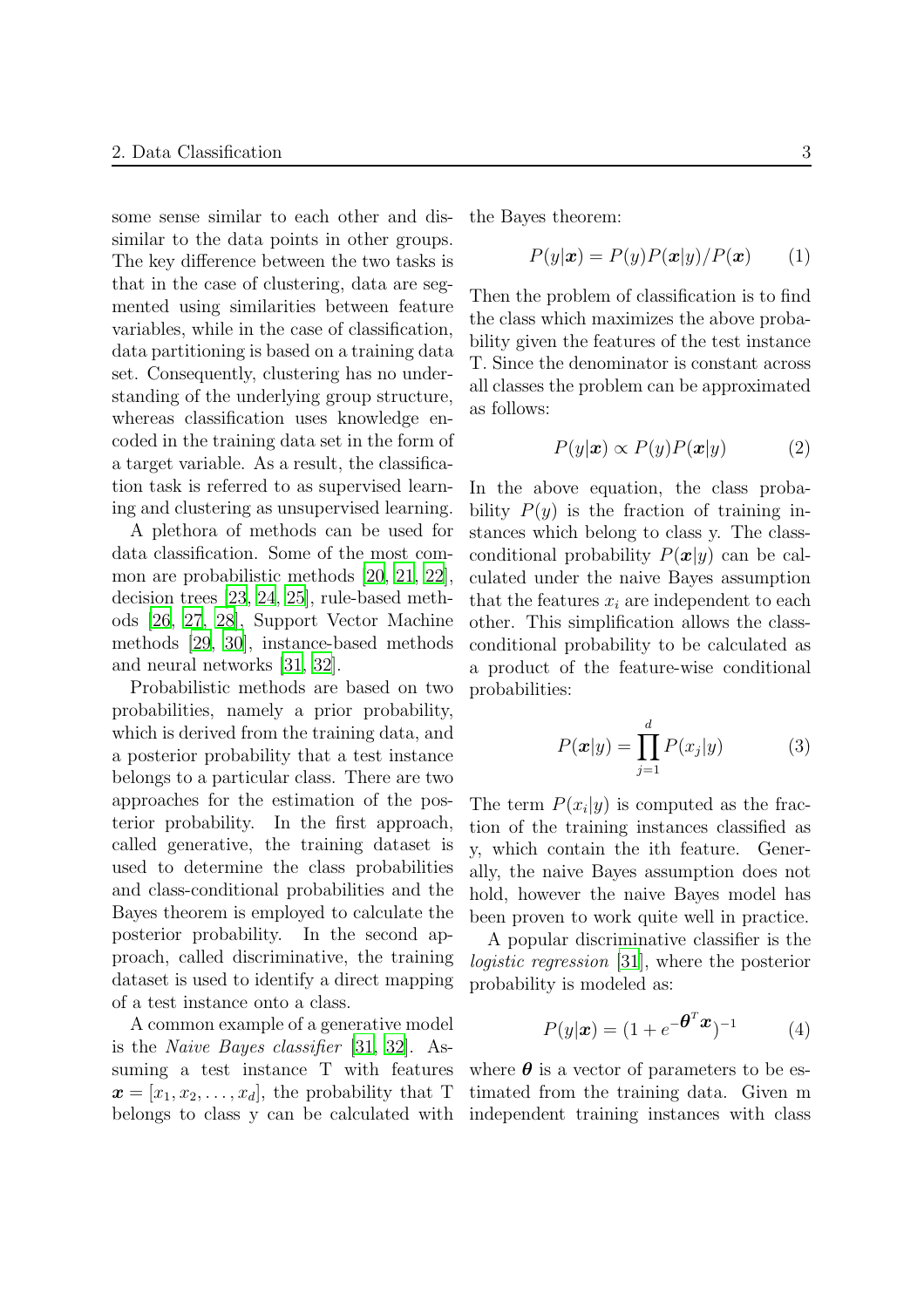labels  $\mathbf{y} = [y_1, y_2, \dots, y_m]$  and feature vectors  $X = [\mathbf{x_1}, \mathbf{x_2}, \dots, \mathbf{x_m}]$  respectively, the unknown parameters are derived from the maximization of the posterior probability with respect to  $\theta$ :

$$
\boldsymbol{\theta} \leftarrow \arg \max_{\boldsymbol{\theta}} P(\boldsymbol{y}|X) \tag{5}
$$

In Decision Tree Classification [\[20,](#page-21-8) [21,](#page-21-9) [22\]](#page-21-10), data are recursively split into smaller subsets until all formed subsets exhibit class purity i.e., all members of each subset are sufficiently homogeneous and belong to the same unique class. In order to optimize the decision tree, an impurity measure is employed and the optimal splitting rule at each node is determined by maximizing the amount that the impurity decreases due to the split. A commonly used function for this purpose is the Shannon entropy. If T are the training records at the Nth node of the decision tree and  $(p_1, p_2, \ldots, p_k)$  are the fractions of the records which belong to k different classes, then the entropy  $H(T)$  is:

$$
H(T) = -\sum_{i=1}^{k} p_i \log(p_i) \tag{6}
$$

and the Information Gain (impurity decrease), from picking attribute  $\alpha$  for splitting the node, is:

$$
IG(T, \alpha) = H(T) - H(T|\alpha)
$$
  
=  $H(T) - \sum_{v \in vals(\alpha)} \frac{|T_v|}{|T|} H(T_v)$  (7)

where  $T_v$  denotes the set of all training records where attribute  $\alpha = v$ .

An extension to decision tree classification is the Random Forest (RF) algorithm [\[33](#page-22-0)]. This algorithm, essentially, trains a large set of decision trees and combines

their predictive ability in a single classifier. These decision trees vote for the class membership of an instance and the class with the majority of votes becomes the result of the classification. In order to build each decision tree, first a training data set is derived from the original dataset, by random sampling with replacement, meaning that training records are allowed to be selected multiple times. Then, during training, only a random subset of features, out from the whole feature space, is considered for splitting each node. These two steps introduce randomness into the tree learning process and increase the diversity of the base classifiers, thus improving the overall accuracy of the classification process. The RF classifier belongs to a broader family of methods called ensemble learning [\[31\]](#page-21-19).

A classification method closely related to Decision Trees is called Rule Based Classification [\[26,](#page-21-14) [27,](#page-21-15) [28\]](#page-21-16). Essentially, all paths in a decision tree represent rules, which map test instances to different classes. However, for Rule-based methods the classification rules are not required to be disjoint, rather they are allowed to overlap. Rules can be extracted either directly from data (rule induction) or built indirectly from other classification models.

CN2 [\[34\]](#page-22-1) and RIPPER [\[35\]](#page-22-2) are two popular direct algorithms, which use the sequential covering paradigm. In this approach, a target class is selected and the corresponding rule is mined from the data incrementally by successive additions of conjuncts to the rule antecedent, according to a certain criterion (e.g., maximization of FOIL's Information gain for RIPPER or minimization of the entropy measure for CN2). After each rule is grown, all matched training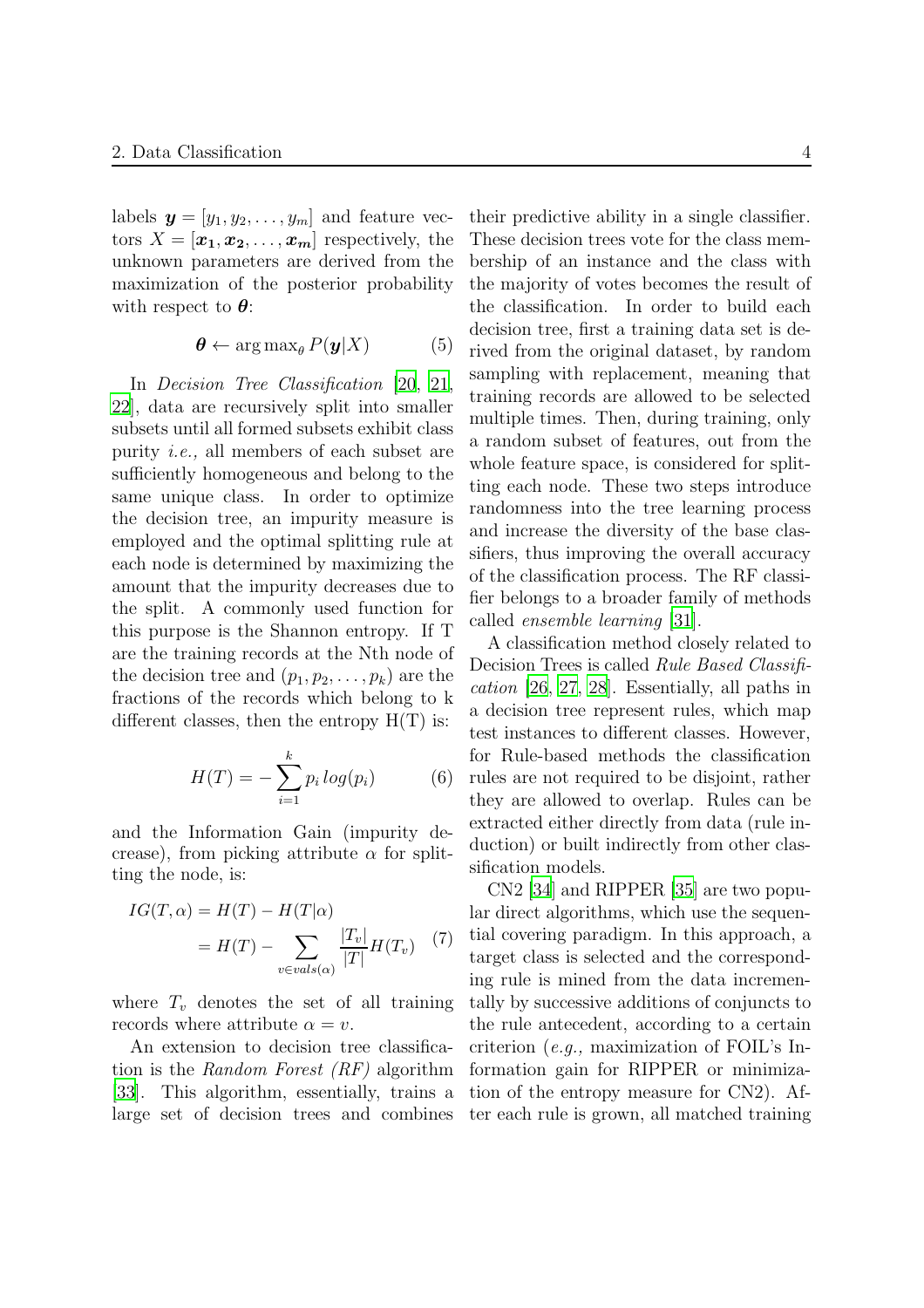instances are removed. This process is repeated until all remaining training tests belong to one class. This class serves as the default, and is assigned to all test instances which do not activate any rules.

A novel family of algorithms which aim at mining classification rules indirectly, is the so called Associative Classification [\[36\]](#page-22-3). Associations are interesting relations between variables in large datasets. Association rules can quantify such relations by means of constraints on measures of significance or interest. The best-known constraints are imposing minimum threshold values on support and confidence. In the training phase, an associative classifier, mines a set of Class Association Rules from the training data. This process occurs in two steps. First, the training data set is searched for repeated patterns of feature-value pairs. Then, association rules are generated from the resulting pairs, according to the proportion of the data they represent (support) and their accuracy (confidence). The mined CARs are used to build the classification model according to some strategy such as applying the strongest rule, selecting a subset of rules, forming a combination of rules or using rules as features.

Another promising new class of methods are Support Vector Machines (SVM) [\[37\]](#page-22-4). SVM classifiers are generally defined for binary classification tasks. Intuitively, they attempt to draw a decision boundary between the data items of two classes, according to some optimality criterion. A common criterion employed by SVM is that the decision surface must be maximally far away from any data point. The margin of the separation is determined by the distance from the decision surface to the closest data points. Such data points are called support vectors.

Finding the maximum margin hyperplane is a quadratic optimization problem [\[38](#page-22-5)]. In case the training data are not linearly separable, slack variables can be introduced in the formulation to allow some training instances to violate the support vector constraint, i.e., they are allowed to be on the "other" side of the support vector from the one which corresponds to their class. When data are non-linear, a linear model will not have acceptable accuracy. However, in this case it is possible to use a mapping to transform the original data into linear-separable data in a higher dimension. Such transformations rely on the notion of similarity between data records. Such similarities are expressed as dot-products which are called kernel functions. A typical function of this kind is the Gaussian Kernel function.

Recently, Artificial Neural Networks have been proven to be powerful classifiers [\[32\]](#page-21-20). They attempt to mimic the human brain by means of an interconnected network of simple computational units, called neurons. Neurons are functions which map an input feature vector to an output value according to predefined weights. These weights express the influence of each feature over the output of the neuron and are learned during the training phase. A typical tool to perform the training process is the backpropagation algorithm. Backpropagation uses the chain rule to compute the derivative of the error (loss function) with respect of the weights of the network and applies gradient methods (e.g., stochastic gradient descent) to find weight values which minimize the error.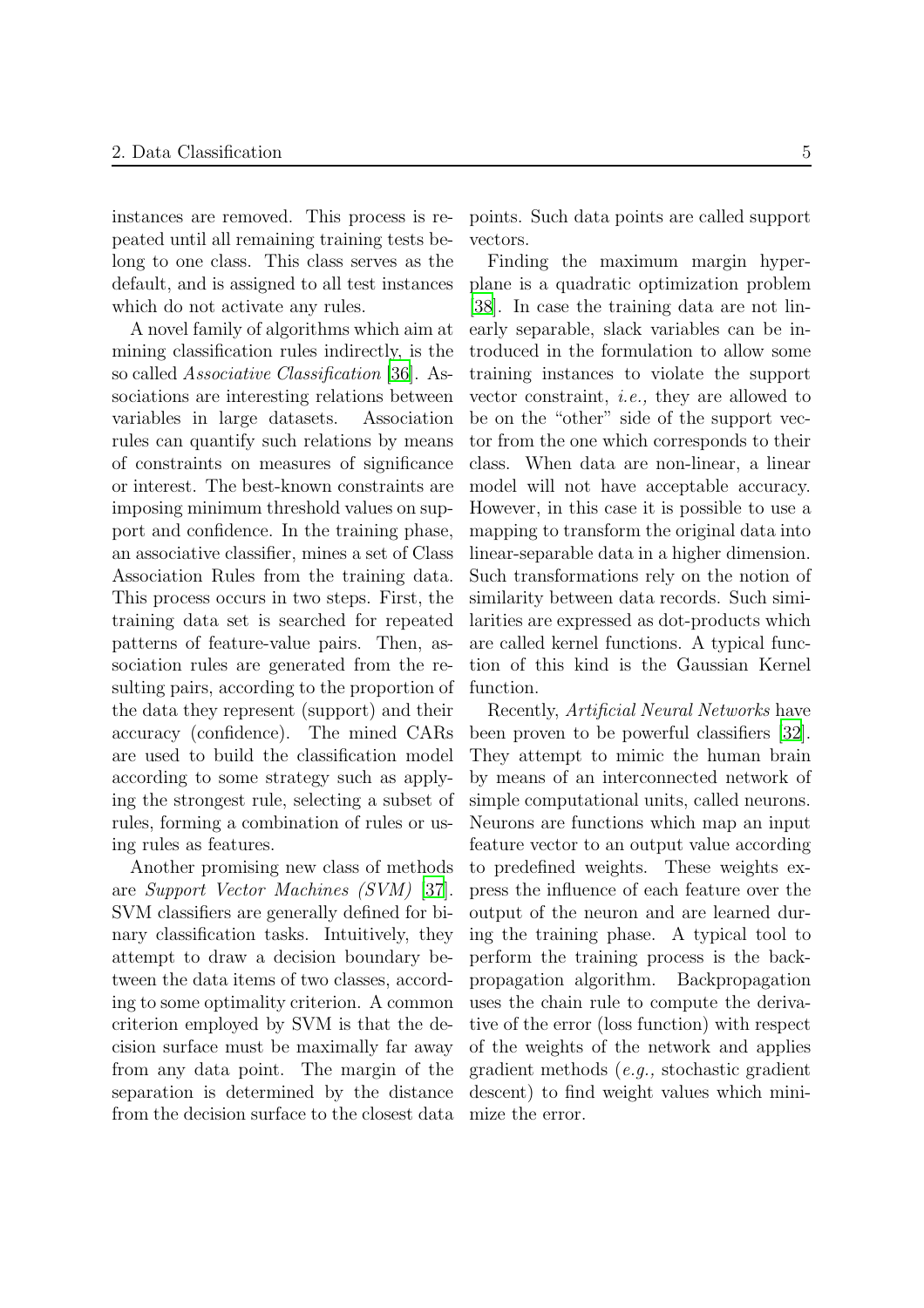In general, the neural mapping, results from the composition of a net value function  $\xi$ , which summarizes the input data into a net value  $v = \xi(\mathbf{x}, \mathbf{w})$  and an activation function which transforms the net value into an output value  $h = \phi(v)$ . Depending on the form of functions  $\xi$  and  $\phi$ , several neuron types can be derived. For example, the perceptron or linear neuron uses a weighted sum of the features plus a bias value as the net value function while the activation function is a simple multiple of the net value with a parameter  $\alpha$ , usually equal to 1. The sigmoidal neuron uses the same net value function as the perceptron, but replaces the activation function either with the sigmoid function or with the hyperbolic tangent function. On the other hand, the distance neuron uses the same activation function as the perceptron, but replaces the net value function with a distance measure  $\xi(x, w) = ||x - w||$ . The radial basis function neuron uses again a distance measure, typically the Euclidean distance or the Mahalanobis distance, as the net value function but employs the exponential  $\phi = exp(-v)$  as the activation function. Polynomial units extend the perceptron net value function by adding a quadratic form,  $\xi(\boldsymbol{x}, \boldsymbol{w}) = \boldsymbol{w}^T \boldsymbol{x} + w_0 + \boldsymbol{x}^T W \boldsymbol{x}$ , while the activation function is usually linear or sigmoid.

The aforementioned classifiers are eager learners, meaning that they build the generalization function during training by observing the whole training set, but without any insight into future queries. When the training data are not distributed evenly in the input space, eager methods may suffer from poor generalization capabilities. Essentially, by trying to minimize the global

error over the whole training set they may exhibit inaccurate approximations of local subspaces.

Instance-based classification attempts to parry this shortcoming [\[39\]](#page-22-6). In the first phase, Instance-based classifiers, do not build any approximation models, rather they simply store the training records. When a query is submitted, the system uses a distance function to extract, from the training data set, those records which are most similar to the test instance. Label assignment is performed based on the extracted subset. Common, instancebased classifiers are the K-Nearest neighbor (KNN), Self-organizing Map (SOM), Learning Vector Quantization (LVQ) [\[40\]](#page-22-7). A generalization of instance-based learning is lazy learning, where training examples in the neighborhood of the test instance are used to train a locally optimal classifier. The field of classification is vast and still in its infancy. For an excellent in depth discussion on classification methods, the curious reader is referred to [\[31](#page-21-19)].

#### 3. Feature Selection

The first step towards successful classification, is finding an accurate representation of the problem domain. In other words, one has to concretely define the features and target classes, which will be input to the classifier. In practice, these are part of available raw data, for example in huge databases or through a live data collection system. In this pile of data, explicit features and target classes are not so clear cut, and need to be uncovered. In general, this process is called Feature Engineer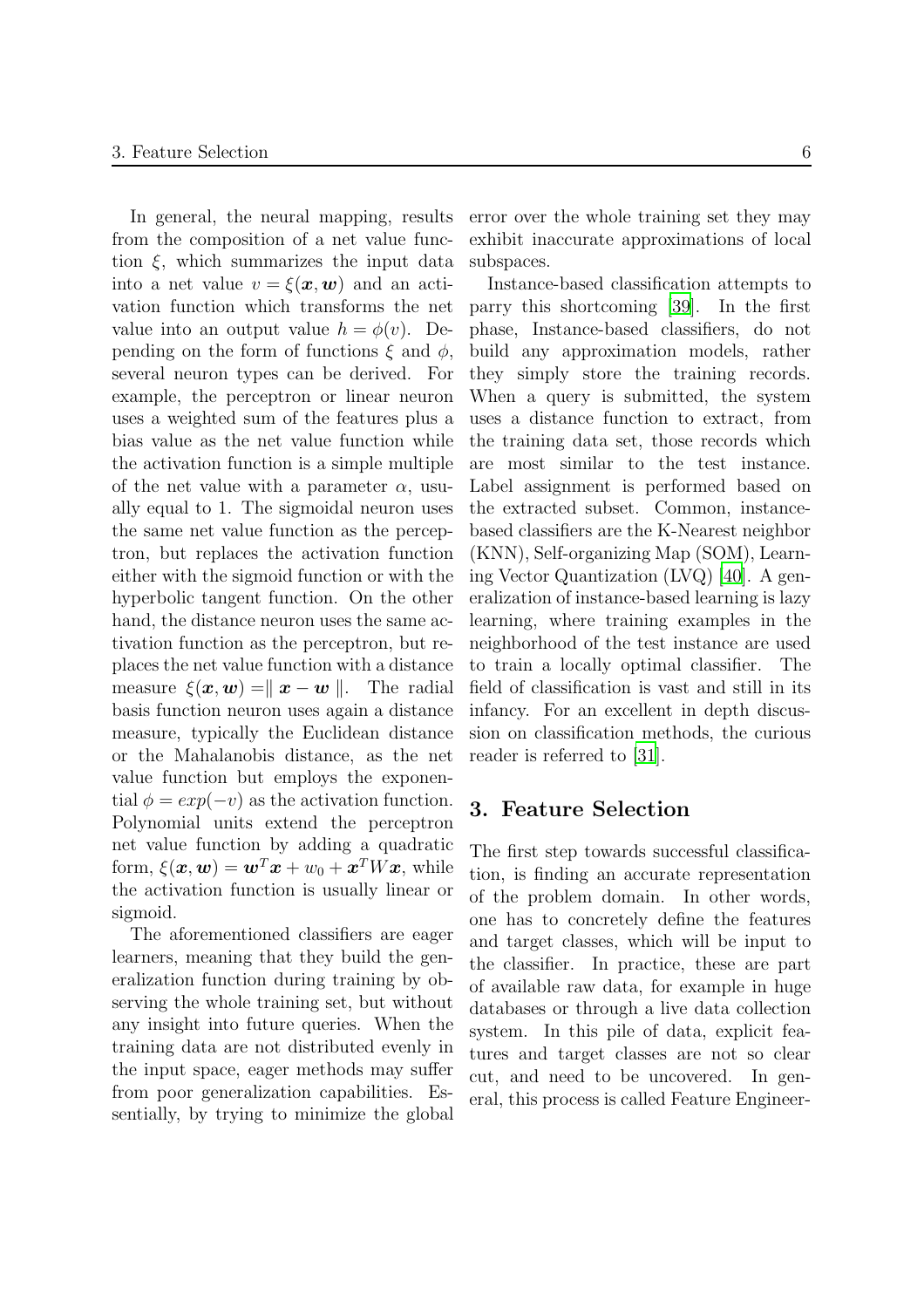ing (FE) and encompasses algorithms for generating features from raw data (feature generation), transforming existing features (feature transformation), selecting most important features (feature selection), understanding feature behavior (feature analysis) and determining feature importance (feature evaluation) [\[41\]](#page-22-8).

Feature selection is one of the most popular and well studied methods of FE. When data records are derived from databases, usually they contain data columns which are unrelated to the targets under consideration. If all data are blindly used as features they increase the dimensionality of the problem, which has negative impact on the classification task. First of all, an increasing number of dimensions in the feature space, results in exponential expansion of the computational cost. This issue is directly related to the curse of dimensionality problem. Furthermore as the volume of feature space increases, it becomes sparsely populated and even close data points may be driven apart from irrelevant data, thus appearing as far away as unrelated data points. This will increase overfitting and reduce the accuracy of the classifier. Also, the more features are used for the classification, the more difficult it becomes to decode the underlying relationship of the used features to the classifier. Restricting the used features to only those that are strictly relevant to the target classes results in improved interpretability of the model. Finally, data collection becomes easier and with higher quality when the number of features is small.

The feature selection process attempts to remedy these issues by identifying features which can be excluded without adversely affecting the classification outcome. Feature selection is closely related to feature extraction. The main difference is that while feature selection maintains the physical meaning of the retained features, feature extraction attempts to reduce the number of dimensions by mapping the physical feature space on a new mathematical space. Consequently, the derived features lack a physical meaning, which makes the addition and analysis of new physical features problematic. In this sense feature selection appears to be superior in terms of readability and interpretability.

Feature selection can be supervised, unsupervised or semi-supervised. Supervised methods consider the classification information, and use measures to quantify the contribution of each feature to total information, thus keeping only the most important ones. Unsupervised methods attempt to remove redundant features in two steps. First, features are clustered into groups, using some measure of similarity, and then the features with the strongest correlations to the other features in the same group are retained as the representatives of the group. Identification and removal of irrelevant features is more difficult and abstract and depends on some heuristic of relevance or interestingness. To devise such heuristics researchers have employed several measures such as scatter separability, entropy, category utility, maximum likelihood, density, and consensus [\[42\]](#page-22-9). Semi-supervised feature selection addresses the case when both a large set of unlabeled and a small set of labeled data are available. The idea is to use the supervised class-based clustering of features in the small dataset as constraint for the unsupervised locality-based cluster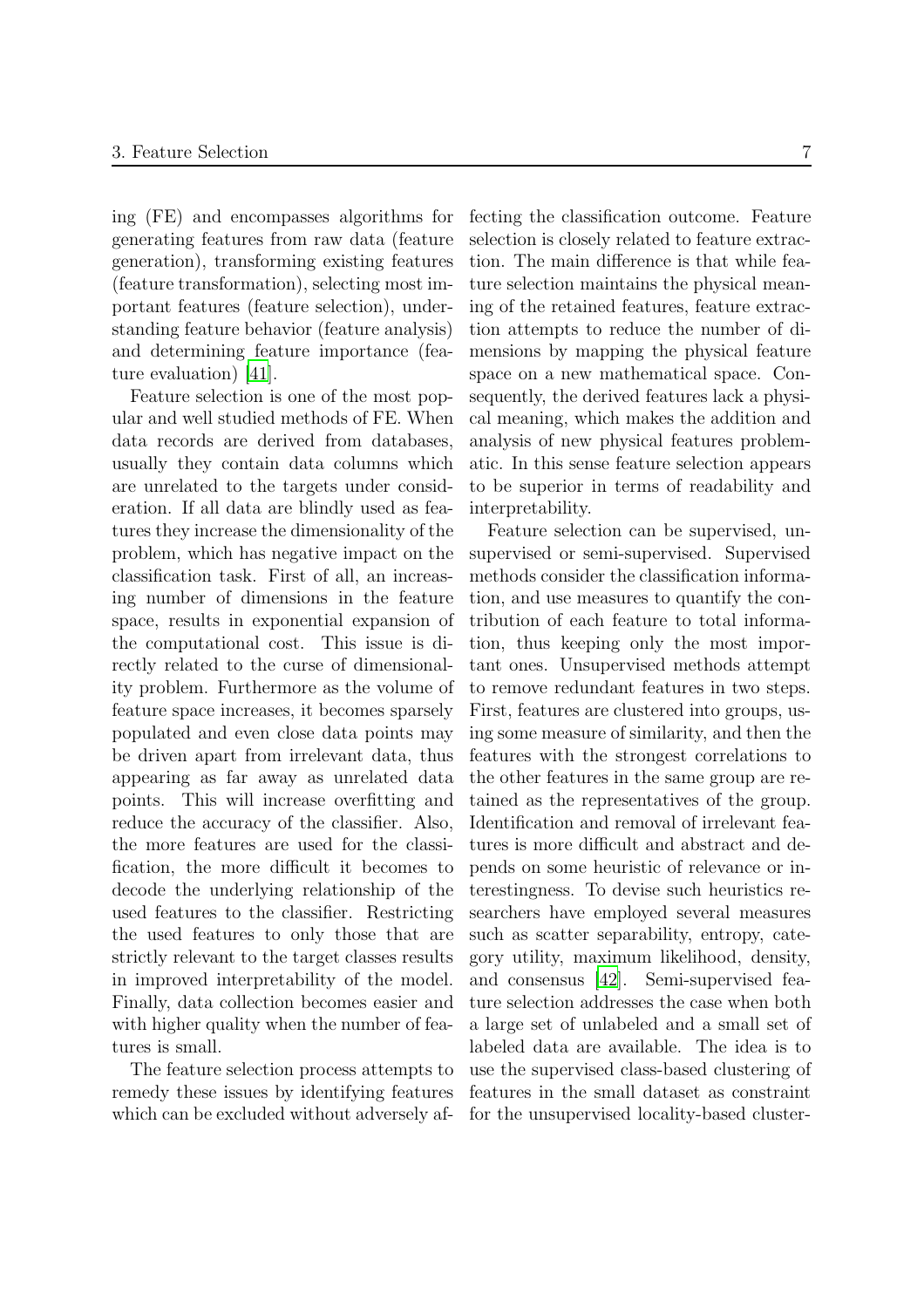ing of the features in the large dataset.

Depending on whether and how they use the classification system, feature selection algorithms, are divided into three categories, namely filters, wrappers and embedded models.

Filter models select subsets of variables as a preprocessing step, independently of the chosen classifier. In the first step, features are analyzed and ranked on the basis of how they correlate to the target classes. This analysis can either consider features separately and perform ranking independently of the feature space (univariate), or evaluate groups of features (multivariate). Multivariate analysis has the advantage that interactions between features are taken into account in the selection process. In the second step, the features with the highest scores are used in the classification model.

Some of the most common evaluation metrics which have been used for ranking and filtering are:

*Chi-Square:* The  $\chi^2$  correlation uses the contingency table of a feature target-pair to evaluate the likelihood that a selected feature and a target class are correlated. The contingency tables shows the distribution of one variable (the feature) in rows and another (the target) in columns. Based on the entries the observed values are calculated. Also under the assumption that the variables are independent (null hypothesis) the expected values are derived. Small values of  $\chi^2$  show that the expected values are close to the observed values, thus the null hypothesis stands. On the contrary high values show strong correlation between the feature and the target value. The  $\chi^2$  metric

is defined as

$$
\chi^2 = \sum \frac{(O_{ij} - E_{ij})^2}{E_{ij}} \tag{8}
$$

where  $O_{ij}$  and  $E_{ij}$  the observed and expected values of feature  $i$  with respect to class j.

ANOVA: A metric related to  $\chi^2$  is Analysis of Variance. It tests whether several groups are similar or different by comparing their means and variances, and returns an F-statistic which can be used for feature selection. The idea is that a feature where each of its possible values corresponds to a different target class, will be a useful predictor. Let  $f$  be the mean value of feature f (grand mean),  $f_i$  the mean value of feature  $f$  in each individual group i with class assignement  $c_i$  and  $f_{ii}$ the value of feature  $f$  at record  $j$  of group  $i$ . The Sum of Squares Between is defined as  $SSB = \sum_{\vec{q}} (\bar{f} - \bar{f}_i)^2$  and the Sum of Squares Within is  $SSW = \sum (f_{ij} - \bar{f}_i)^2$ . Then the F-statistic is computed as:

$$
F = \frac{SSB/DF_B}{SSW/DF_W} \tag{9}
$$

where  $DF_B$  = NumberOfClasses – 1 and<br> $DF_W$  = NumberOfGroupRecords – 1 are  $DF_W =$ NumberOfGroupRecords – 1 the degrees of freedom of the target group and feature group respectively. A high value of  $F$  indicates that feature  $f$  has high predictive power.

Fisher Score: It is based on the intuition that high quality features should assign similar values to instances in the same class and different values to instances from different classes. Let  $\mu_i$  denote the mean of the *i*-th feature,  $n_i$  the number of instances in the j-th class and  $\mu_{ij}, \rho_{ij}$  denote the mean and the variance of the  $i$ -th feature in the  $j$ -th class, respectively. Then the Fisher Score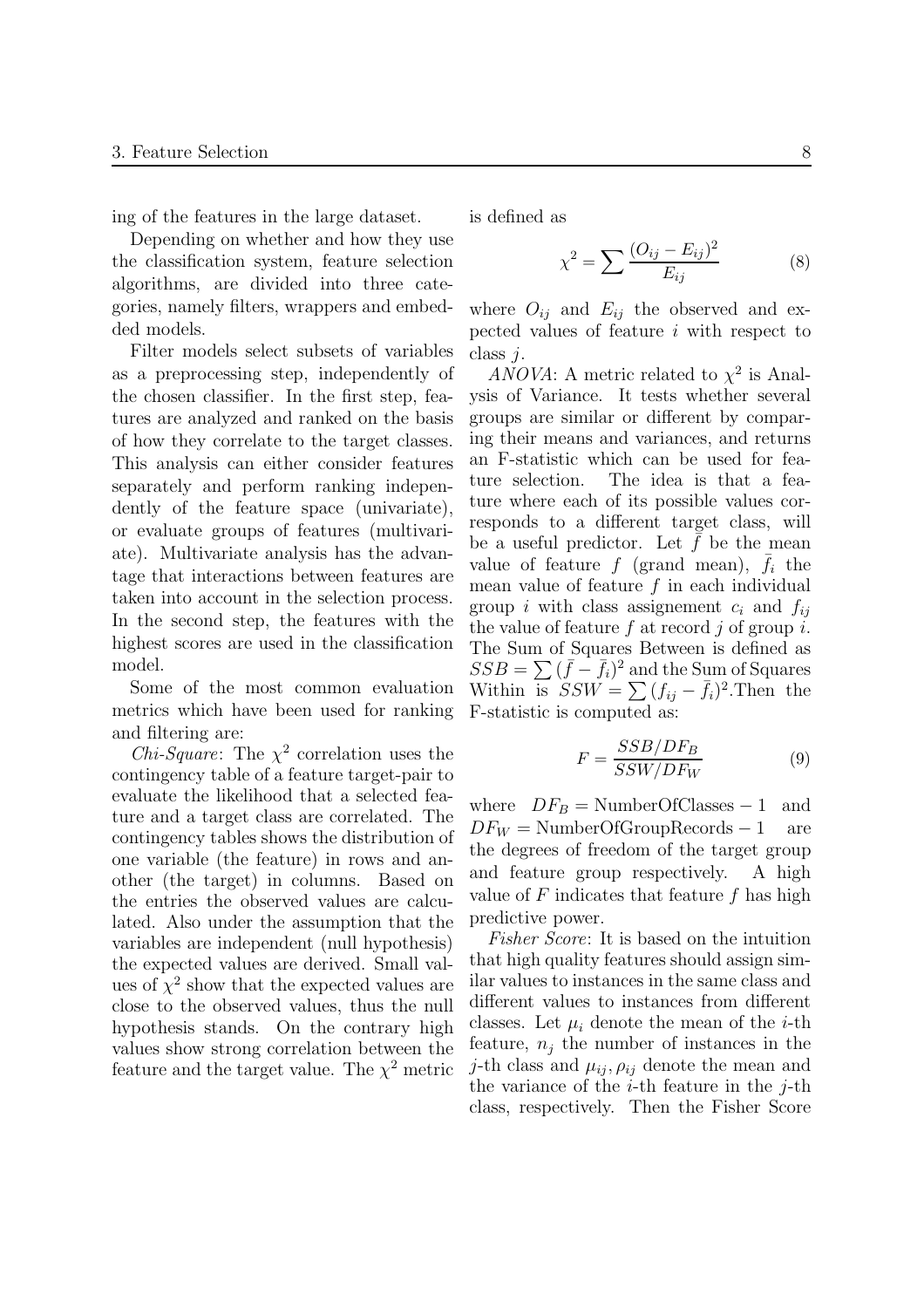for the  $i$ -th feature is:

$$
S_i = \frac{\sum_{j} n_j (\mu_{ij} - \mu_i)^2}{\sum_{j} n_j \rho_{ij}^2}
$$
 (10)

Pearson Correlation Coefficient: It is used as a measure for quantifying linear dependence between a feature variable  $X_i$  and a target variable  $Y_k$ . It ranges from -1 (perfect anticorrelation) to 1 (perfect correlation) and is defined as:

$$
R_i = \frac{cov(X_i, Y_i)}{\sqrt{var(X_i)var(Y_i)}}\tag{11}
$$

where the covariance and variance of the variables are estimated from the training data.

Mutual Information: The Information Gain metric provides a method of measuring the dependence between the ith feature and the target classes  $\mathbf{c} = [c_1, c_2, \ldots, c_k],$ as the decrease in total entropy, namely  $IG(f_i, \mathbf{c}) = H(f_i) - H(f_i|\mathbf{c}),$  where  $H(f_i)$ is the entropy of  $f_i$  and  $H(f_i|\boldsymbol{c})$  the entropy of  $f_i$  after observing c. High information gain indicates that the selected feature is relevant. IG has gained popularity due to its computational efficiency and simple interpretation. It has also been extended to account for feature correlation and redundancy. Other MI metrics are Gini Impurity and Minimum-Redundancy-Maximum-Relevance.

Filter models select features based on their statistical similarities to a target variable. Wrapper methods take a different approach and use the preselected classifier as a way to evaluate the accuracy of the classification task for a specific feature subset. A wrapper algorithm consists of three components, namely a feature search component,

a feature evaluation component and a classifier. At each step, the search component generates a subset of features which will be evaluated for the classification task. When the total number of features is small, it is possible to test all possible feature combinations. However, this approach, known as SUBSET, becomes quickly computationally intractable.

Greedy search methods overcome this problem by using a heuristic rule to guide the subset generation. In particular, forward selection starts with an empty set and evaluates the classification accuracy of each feature separately. The best feature initializes the set. In the subsequent iterations, the current set is combined with each of the remaining features and the union is tested for its classification accuracy. The feature producing the best classification is added permanently to the selected features and the process is repeated until the number of features reaches a threshold or none of the remaining features improve the classification. On the other hand, backward elimination starts with all features. At each iteration, all features in the set are removed one by one and the resulting classification is evaluated. The feature affecting the classification the least, is removed from the list. Finally, bidirectional search starts with an empty set (expanding set) and a set with all features (shrinking set). At each iteration, first a feature is forward selected and added to the expanding set with the constraint that the added feature exists in the shrinking set. Then a feature is backward eliminated from the shrinking set with the constraint that it has not already been added in the expanding set.

Many more strategies have been used to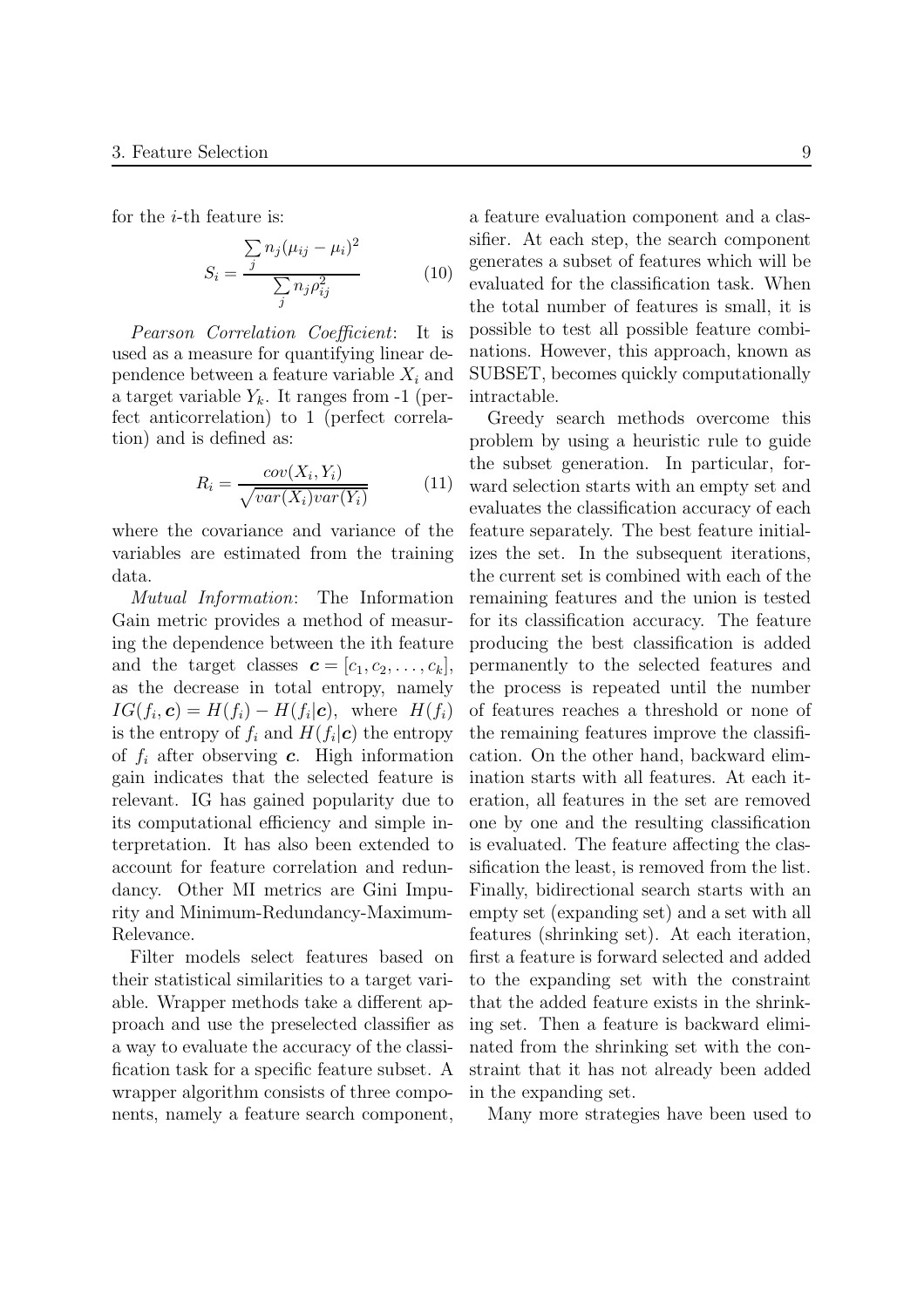search the feature space, such as branchand-bound, simulated annealing and genetic algorithms. Branch-and-bound uses depth-search to traverse the feature subset tree, pruning those branches which have worse classification score than the score of an already traversed fully expanded branch. Simulated annealing and genetic algorithms encode the selected features in a binary vector. At each step, offspring vectors, representing different combinations of features, are generated and tested for their accuracy. A common technique for performance assessment is k-fold cross-validation. The training data are split into  $k$  sets and the classification task is performed  $k$  times, using at each iteration one set as the validation set and the remaining  $k-1$  sets for training.

Filter methods are cheap, but selected features do not consider the biases of the classifiers. Wrapper methods select features tailored to a given classifier, but have to run the training phase many times, hence they are very expensive. Embedded methods combine the advantages of both filters and wrappers by integrating feature selection in the training process. For example, pruning in Decision Trees and Rule-based Classifiers is a built-in mechanism to select features. In another family of classification methods, the change in the loss function incurred by changes in the selected features, can be either exactly computed or approximated, without the need to retrain the model for each candidate variable. Combined with greedy search strategies, this approach allows for efficient feature selection (e.g., RFE/SVM, Gram-Schmidt/LLS). A third type of embedded methods are regularization methods and apply to classifiers

where weight coefficients are assigned to features (e.g., SVM or logistic regression). In this case, the feature selection task is cast as an optimization problem with two components, namely maximization of goodnessof-fit and minimization of the number of variables. The latter condition is achieved by forcing weights to be small or exactly zero. Features with coefficients close to zero are removed.

Specifically, the feature weight vector is defined as:

$$
\hat{\mathbf{w}} = \arg\min_{\mathbf{w}} c(\mathbf{w}, X) + penalty(\mathbf{w}) \tag{12}
$$

where c is the loss function,  $penalty(w)$ is the regularization term. A well studied form of the regularization term is

$$
penalty(\boldsymbol{w}) = \lambda \parallel \boldsymbol{w} \parallel_p^p \qquad (13)
$$

Lasso regularization uses  $p = 1$ , while for Ridge  $p = 2$ . Elastic net combines the two:  $penalty(\boldsymbol{w}) = \lambda_1 \parallel \boldsymbol{w} \parallel_1 + \lambda_2 \parallel \boldsymbol{w} \parallel_2^2$ 

Many more feature selection algorithms and variations can be found in literature. Due to its significance in the classification task, feature selection and feature engineering in general, is a highly active field of research. For an in-depth presentation, the interested reader is referred to [\[41](#page-22-8)], [\[42](#page-22-9)] and [\[43](#page-22-10)]. Comprehensive reviews can be found in [\[44\]](#page-22-11) and [\[45\]](#page-22-12).

### 4. Ontologies

The enormous amount of information available in the continuously expanding Web by far exceeds human processing capabilities. This gave rise to the question whether it is possible to build tools which will automate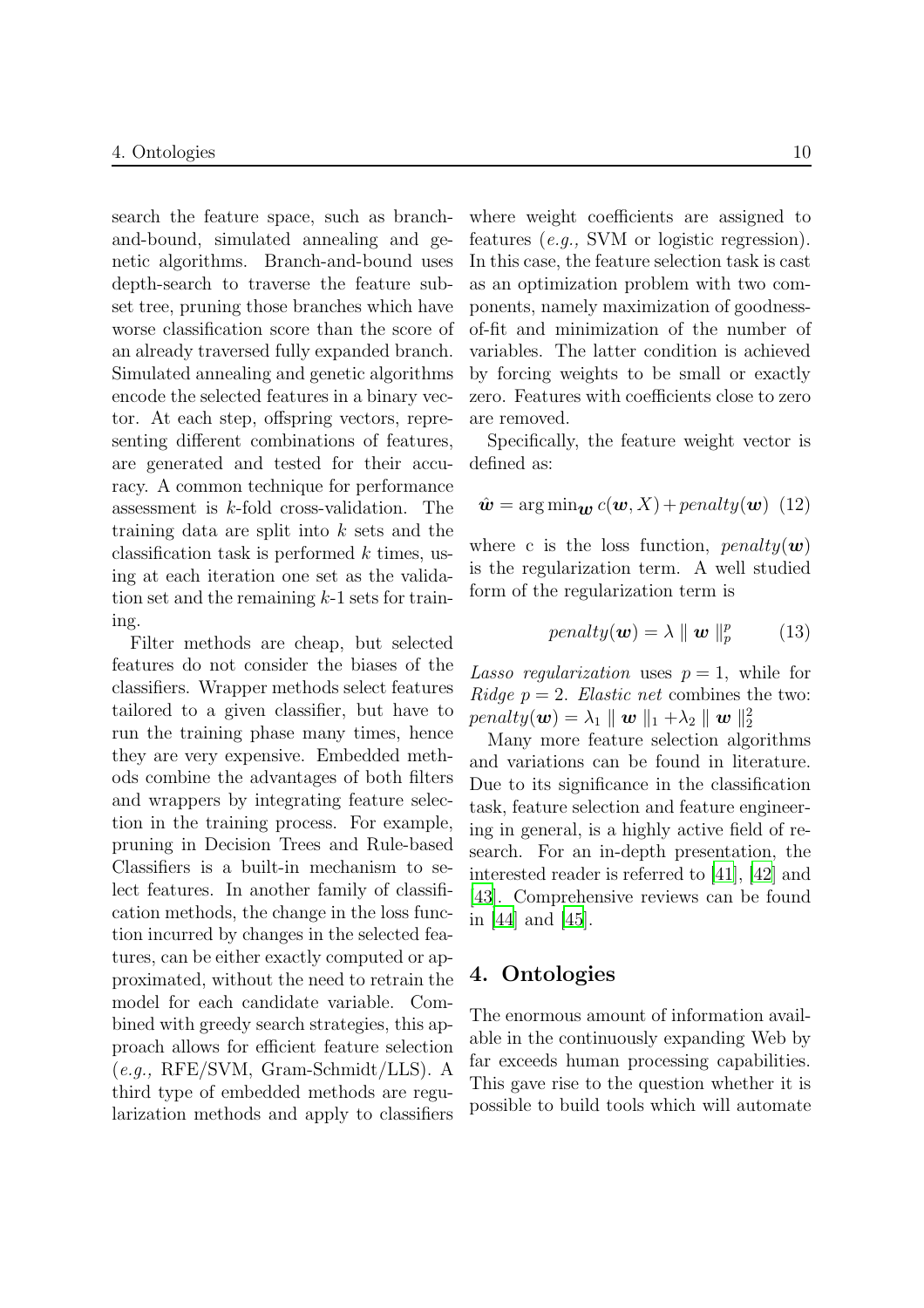information retrieval and knowledge extraction from the Web repository. The Semantic Web emerged as a proposed solution to this problem. In its essence, it is an extension to the Web, in which content is represented in such a way that machines are able to process it and infer new knowledge from it. Its purpose is to alleviate the limitations of current knowledge engineering technology with respect to searching, extracting, maintaining, uncovering and viewing information, and support advanced knowledgebased systems. Within the Semantic Web framework, information is organized in conceptual spaces according to its meaning. Automated tools search for inconsistencies and ensure content integrity. Keywordbased search is replaced by knowledge extraction through query answering.

In order to realise its vision, the Semantic Web does not rely on "exotic" intelligent technology, where agents are able to mimic humans in understanding the predominant HTML content. Rather it approaches the problem from the Web page side. Specifically, it requires Web pages to contain informative (semantic) annotations about their content. These semantics (metadata) enable software to process information without the need to "understand" it. The eXtensible Markup Language (XML) was a first step towards this goal. Nowadays, the Resource Description Framework (RDF), RDF Scheme (RDFS) and the Web Ontology Language (OWL) are the main technologies which drive the implementation of the Semantic Web.

In general, ontologies are the basic building blocks for inference techniques on the Semantic Web. As stated in W3C's OWL Requirements Documents [\[46\]](#page-22-13):"An ontology defines the terms used to describe and represent an area of knowledge." Ontological terms are concepts and properties which capture the knowledge of a domain area. Concepts are organised in a hierarchy which expresses the relationships among them by means of superclasses, representing higher level concepts and subclasses, representing specific (constrained) concepts. Properties are of two types: those that describe attributes (features) of the concepts, and those that introduce binary relations between the concepts.

In order to succeed in the goal to express knowledge in a machine-processable way, an ontology has to exhibit certain characteristics, namely abstractness, preciseness, explicitness, consensus and domain specificity. An ontology is abstract when it specifies knowledge in a conceptual way. Instead of making statements about specific occurrences of individuals, it tries to cover situations in a conceptual way. Ontologies are expressed in a knowledge representation language which is grounded on formal semantics, i.e., it describes the knowledge rigorously and precisely. Such semantics do not refer to subjective intuitions, nor are they open to different interpretations. Furthermore, knowledge is stated explicitly. Notions which are not directly included in the ontology are not part of the conceptualization it captures. In addition, an ontology reflects a common understanding of domain concepts within a community. In this sense a prerequisite of an ontology is the existence of social consensus. Finally, it targets a specific domain of interest. The more refined the scope of the domain, the more effective an ontology can be at capturing the details rather then covering a broad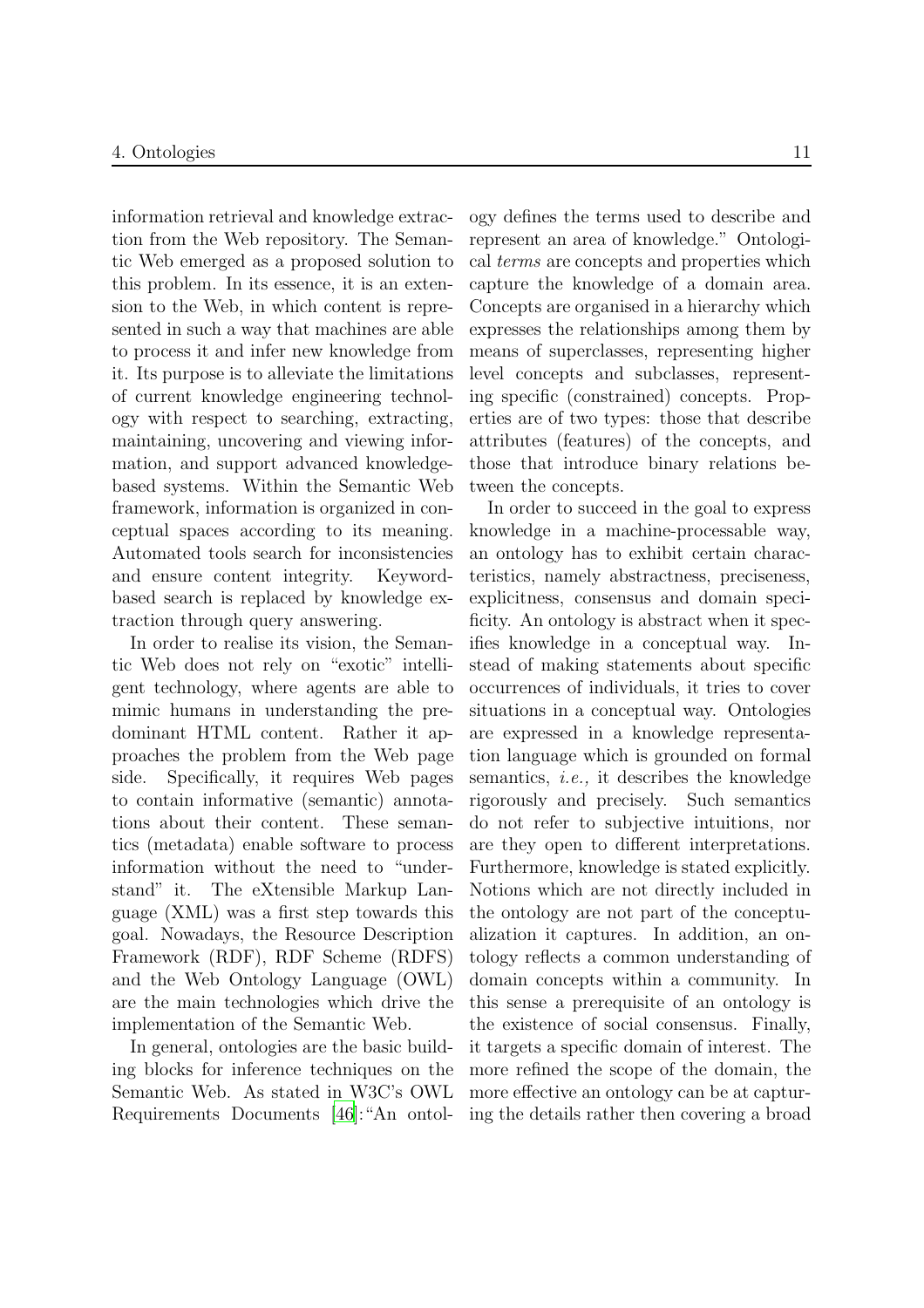range of related topics.

The most popular language for engineering ontologies is OWL [\[47\]](#page-22-14). OWL (and latest OWL2) defines constructs, namely classes, associated properties and utility properties, which can be used to create domain vocabularies along with constructs for expressiveness (e.g., cardinalities, unions, intersections), thus enabling the modelling of complex and rich axioms. There are many tools available which support the engineering of OWL ontologies  $(e,q)$ , Protégé, TopBraid Composer) and OWL-based reasoning  $(e.g.,$  Pellet, HermiT). Ontology engineering is an active topic and a growing number of fully developed domain and generic/upper ontologies are already publicly available, such as the Dublin Core (DC) [\[48](#page-22-15)], the Friend Of A Friend (FOAF) [\[49](#page-22-16)], Gene Ontology (GO) [\[50\]](#page-22-17), Schema.org [\[51](#page-22-18)], to name a few. An extensive list of ontologies and ontology engineering methodologies have been recently published in Kotis et al. 2020 [\[52\]](#page-22-19).

The Semantic Web is vast and combines many areas of research and technological advances. A comprehensive introduction can be found in [\[53](#page-22-20)] and [\[54\]](#page-22-21). The interested reader can find a detailed presentation of Semantic Web technologies in [\[55](#page-22-22)].

## 5. Ontology-based Feature Selection

The main research domain where ontologies have been employed to select features, is text classification, namely the task of assigning predefined categories to free-text documents based on their content. The continuous increase of volumes of text documents in the Internet, makes text classification an important tool for searching information. Due to their enormous scale in terms of the number of classes, training examples, features and feature dependencies, text classification applications present considerable research challenges.

Elhadad et al. [\[56](#page-22-23)] use the WordNet [\[57\]](#page-22-24) lexical taxonomy (as an ontology) to classify Web text documents based on their semantic similarities. In the first phase, a number of filters are applied to each document to extract an initial vector of terms, called bag of words (BoW), which represent the document space. In particular, a Natural Language Processing Parser (NLPP) parses the text and extracts words in the form of tagged components (part of speech), such as verbs, nouns, adjectives, etc. Words which contain symbolic characters, non-English words and words which can be found in pre-existing stopping words lists, are eliminated. Furthermore, in order to reduce redundancy, stemming algorithms are used to replace words with equivalent morphological forms, with their common root. For example the words "Fighting" and "Fights" are replaced with the stemmed word "Fight". In the second phase, all words in the initial BoW are examined for semantic similarities with categories in WordNet. Specifically, if a path exists, in the WordNet taxonomy, from a word to a WordNet category via a common parent (hypernym), then the word is retained, otherwise it is discarded. Once the final set of terms has been selected, the feature vector for each document is generated by assigning a weight to each term. Authors use the term frequency-inverse document frequency (TFIDF) statistical measurement, since it computes the importance of a term  $t$ , both in an individual document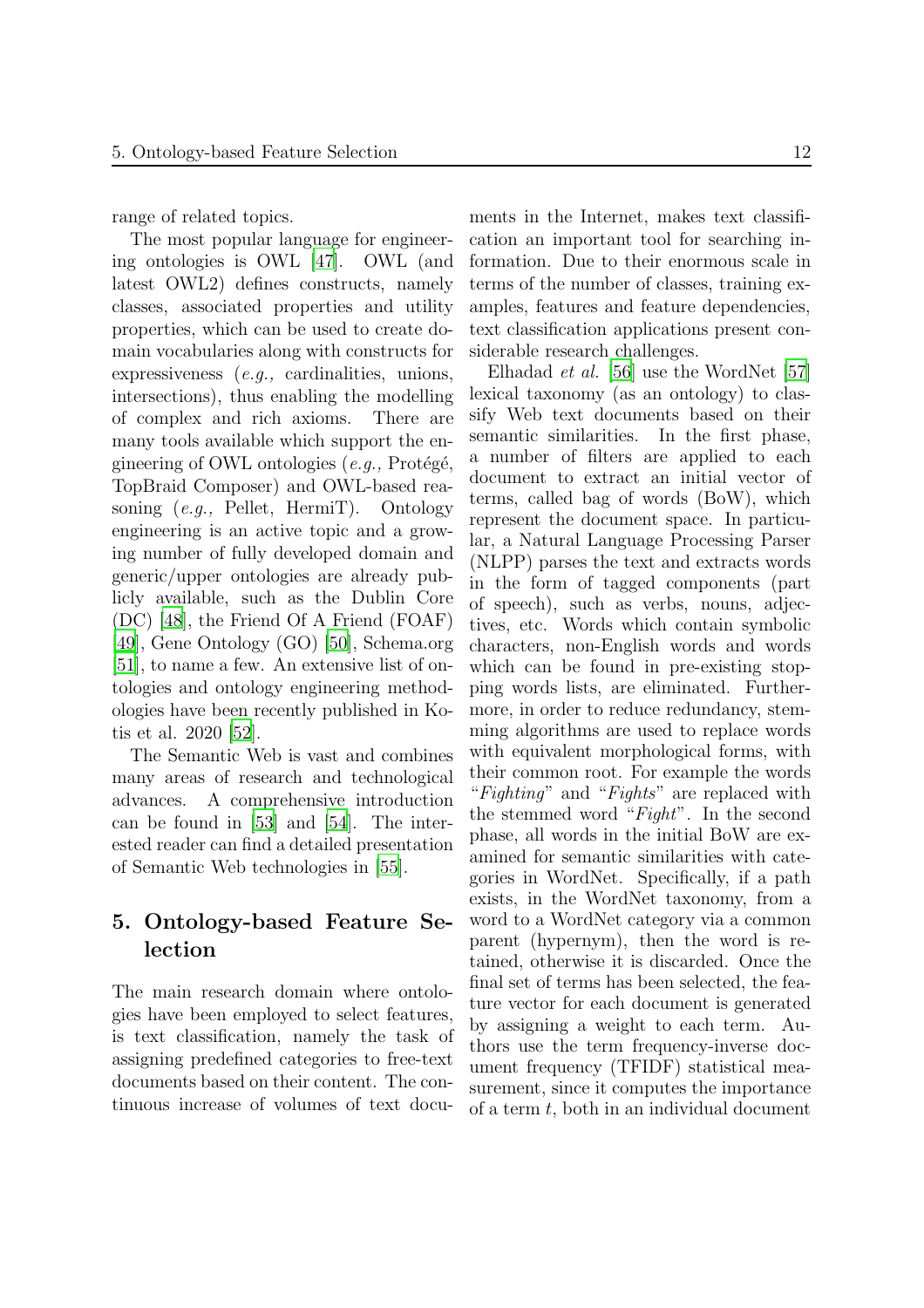and in the whole training set. TFIDF is defined as:

$$
TFIDF(t) = TF(t) \times IDF(t) \tag{14}
$$

where

$$
TF(t) = \frac{Number\ of\ occurrences\ of\ term\ t}{Total\ number\ of\ terms\ in\ doc}
$$
\n(15)

and

$$
IDF(t) = \frac{log(Total\ Number\ of\ docs)}{Number\ of\ docs\ with\ term\ t} \tag{16}
$$

Effectively, terms which appear frequently in a document, but rarely in the overall corpus, are assigned larger weights. Authors compared against the Principal Component Analysis (PCA) method and report superior classification results. However, they recognize that a limitation in their approach is that important terms that are not included in WordNet will be excluded from the feature selection.

Vicient et al. [\[58\]](#page-22-25), employ the Web to support feature extraction from raw text documents, which describe an entity (symbolized with ae), according to a given ontology of interest. In the first step, the OpenNLP [\[59\]](#page-22-26) parser analyzes the document and detects potential named entities (PNE) related to the ae, as noun phrases containing one or more words beginning with a capital letter. A modified Pointwise Mutual Information (PMI) measure is used to rank the PNE and identify those which are most relevant to the *ae* according to some threshold. In particular, for each  $pne_i \in PNE$  probabilities are approximated by Web hit counts provided by a Web search engine,

$$
NE_{score}(pne_i, ae) = \frac{hits(pne_i \& ae)}{hits(pne_i)} \quad (17)
$$

In the second step, a set of subsumer concepts  $(SC)$  is extracted from the retained named entities  $(NE)$ . To do so, the text is scanned for instances of certain linguistic patterns which contain each  $ne_i \in NE$ . Each pattern is used in a Web query and the resulting Web snippets determine the subsumer concepts representing the  $ne_i$ . Next, the extracted SC are mapped to ontological classes  $(OC)$  from the input ontology. Initially, for each  $ne_i$  all its potential subsumer concepts are directly matched to lexically similar ontological classes. If no matches are found then WordNet is used to expand the SC and direct matching is repeated. Specifically, the parents (hypernyms) in the WordNet hierarchy of each subsumer concept  $sc_i$  are added to SC. In order to determine, which parent concepts are mostly relevant to the named entity  $ne_i$ , a search engine is queried for common appearances of the *ae* and the  $ne_i$ . The returned Web snippets are used to determine which parent synsets of  $sc_i$  are mostly related to  $ne_i$ . Synsets in Wordnet are groupings of words from the same lexical category which are synonymous and express the same concept. Finally, a Web-based version of the PMI measure, defined as

$$
SOC_{score}(soc_i, ne_i, ae) = \frac{hits(soc_i \& ne_i \& ae)}{hits(soc_i \& ae)}
$$
\n(18)

is used to rank each of the extracted ontological classes  $(soc_i)$ , related to a named entity. The  $soc_i$  with the highest score which exceeds a threshold is used as annotation. The authors tested their method in the Tourism domain. For the evaluation, they compared precision (ratio of correct feature to retrieved features) and recall (ratio of correct features to ideal features) against manually selected features from hu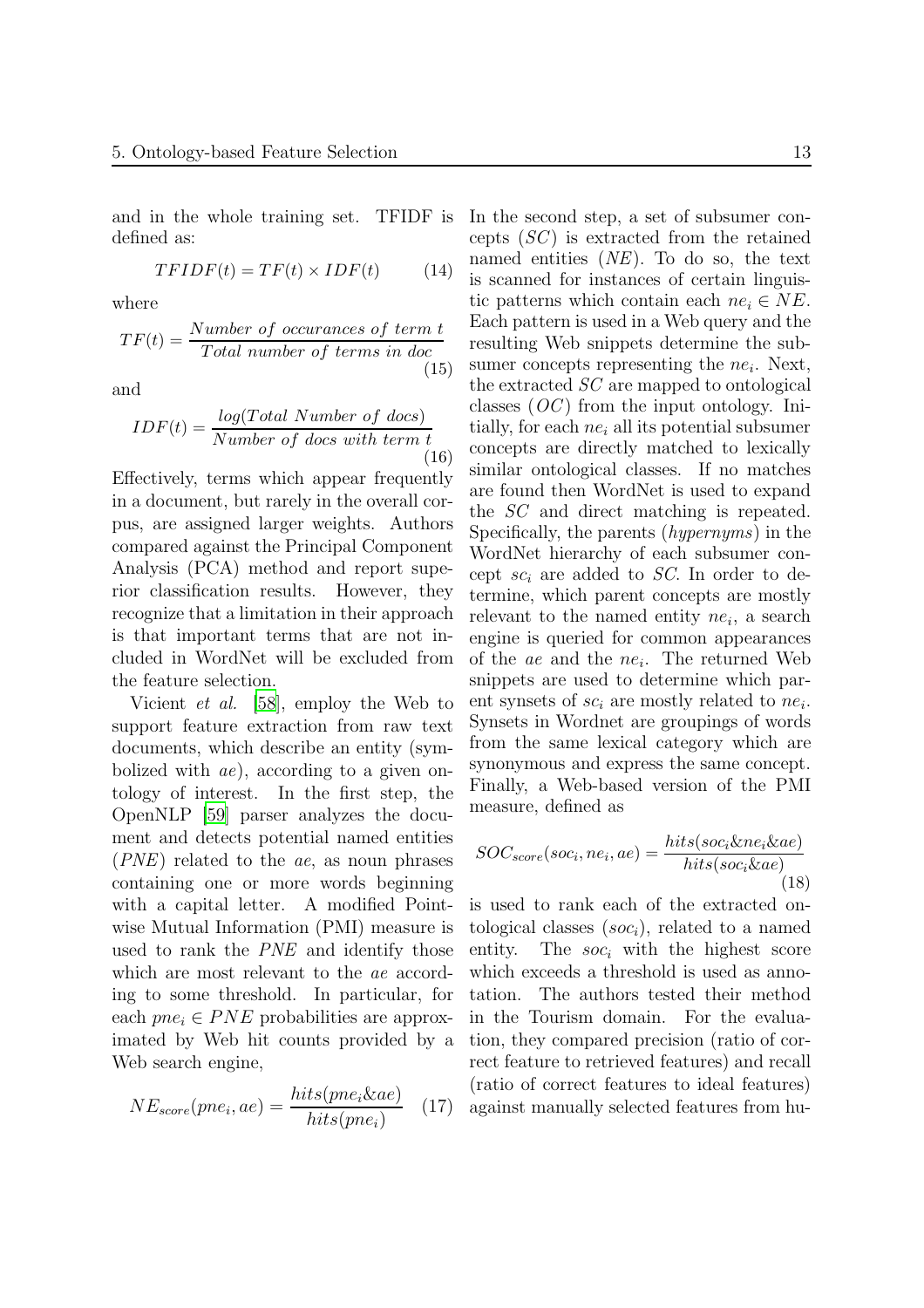man experts. They report 70-75% precision and more than 50% accuracy and argue that such results considerably reduce the human effort required to annotate textual resources.

Wang *et al.* [\[60](#page-23-0)] reduce the dimensionality of the text classification problem by determining an optimal set of concepts to identify document context (semantics). First, the document terms are mapped to concepts derived from a domain-specific ontology. For each set of documents of the same class, the extracted concepts are organized in a concept hierarchy. A hillclimbing algorithm [\[61\]](#page-23-1) is used to search the hierarchy and derive an optimal set of concepts which represents the document class. They apply their method to classification of medical documents and use the Unified Medical Language System (UMLS)[\[62\]](#page-23-2) as the underlying domain-specific ontology. UMLS query API is used to map document terms to concepts and to derive the concept hierarchy. For the hill-climbing heuristic, a frequency measure is assigned to each leaf concept node. The weight of parent nodes is the sum of the children' weights. Based on the assigned weights, a distance measure between two documents is derived, and used to define the fitness function. Test documents undergo the same treatment and are classified based on the extracted optimal representative concepts. For their experiments the authors use a KNN classifier and report improved accuracy, but admit that an obvious limitation of their method is that it is only applicable in domains that have a fully developed ontology hierarchy.

Khan et al. [\[63\]](#page-23-3) obtain document vectors defined in a vector space model. This is accomplished in terms of the following

steps. First, after identifying all the words in the documents, they remove the stopwords from the word data base, creating a BoW. Next, a stemming algorithm is applied to assign each word to its respective root word. Phrase frequency is estimated using a part of speech tagger (POS). Next, they apply the maximal frequent sequence (MFS) [\[64](#page-23-4)] to extract the most frequent terms. MFS is a sequence of words that is frequent in a document collection and moreover it is not contained in any other frequent sequence [\[64](#page-23-4)]. The final set of features is selected by examining similarities with ontology-based categories in WordNet [57] and applying a wrapper approach. Using the TFIDF statistical measure weights are assigned to each term. Finally, the classifier is trained in terms of the Naive Bayes algorithm.

Abdollali et al. 2019 [\[65\]](#page-23-5) also address feature selection in the context of classification of medical documents. In particular, they aim at distinguishing clinical notes which reference Coronary Artery Disease (CAD) from those that do not. Similarly to [\[60\]](#page-23-0), they use a query tool (MetaMap) to map meaningful expressions, in the training documents to concepts in UMLS. Since, their target is CAD documents, they only keep concepts "Disease or Syndrome" and "Sign or Symptom" and discard the rest. The retained concepts are assigned a TFIDF weight to form the feature vector matrix which will be used in the classification. In the second stage, the Particle Swarm Optimization [\[66\]](#page-23-6) algorithm is used to select the optimal feature subset. The value of particles is initialized randomly by numbers in [-1, 1], where a positive number indicates an active feature while a negative value an inactive one. The fitness function for each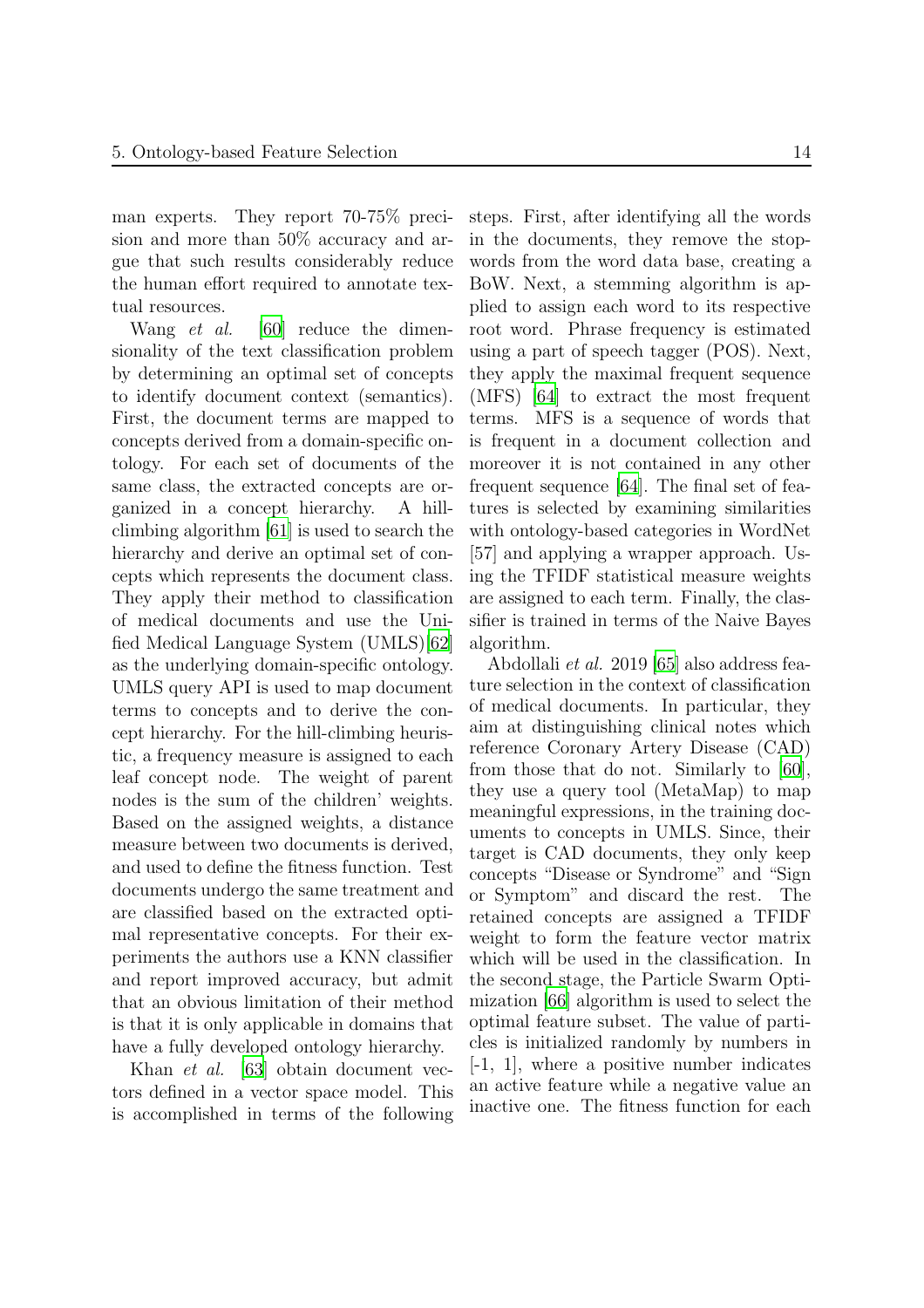particle is based on the classification accuracy,  $i.e.,$ :

$$
Fittness(S) = \frac{TP + TN}{TP + TN + FP + FN} \quad (19)
$$

where S represents the features set, TP and FP are the number of correctly and incorrectly identified documents and TN and FN the number of correctly and incorrectly rejected documents. 10-fold cross validation is used to compute a particle's fitness value as the average of the accuracies of ten classification runs. The authors evaluated their method using five classifiers (NP, LSVM, KNN, DT, LR) and reported both significant reduction of the feature space and improved accuracy of the classification in most of their tests.

Lu et al. 2013 [\[67\]](#page-23-7) attempt to predict the probability of hospital readmission within 30 days after a heart failure, by means of the medication list prescribed to patients during their initial hospitalization. In the first stage, the authors combine two publicly accessible drug ontologies, namely RxNorm [\[68](#page-23-8)] and NDF-RT [\[69](#page-23-9)], into a tree structure, that represents the hierarchical relationship between drugs. The RxNorm ontology serves as drug thesaurus, while NDF-RT as drug functionality knowledge base. The combined hierarchy consists of six class levels. The top three levels correspond to classes derived from the Legacy VA class list in NDF-RT and represent the therapeutic intention of drugs. The fourth level represents the general active ingredients of drugs. The fifth level refers to the dosage of drugs and uses a unique identifier to match drugs to the most representative class in RxNorm (RXCUI). The lowest level, refers to the dose form of drugs and uses the local drug code used by different hospitals. Each clinical drug corresponds to a single VA class, a single group of ingredients and a single RxNorm class. In the second stage, a top-down depth-first traversal of the tree hierarchy is used to select a subset of nodes as features. For each branch, the nodes are sorted according to the information gain ratio  $(IGR(F) = IG(F)/H(F))$ . The features in the ordered list are marked for selection one by one, while parent and child features with lower score are removed from the list. In order to evaluate their method, the authors use the Naive Bayes classifier and employ the area under the receiver operating characteristic curve to evaluate its performance. Their experiments showed that the ontology guided feature selection outperformed the other non-ontology-based methods.

An important application of ontologybased feature selection algorithms is the selection of manufacturing processes. Mabkhotet al. [\[70](#page-23-10)] describe an ontologybased decision support system (DSS), which aims at assisting the selection of a suitable manufacturing process (MPS) for a new product. In essence, selected aspects of MPS are mapped to ontological concepts, which serve as features in rules used for case-based reasoning. Traditionally, MPS has relied on expert human knowledge to achieve the optimal matching between design specifications, material characteristics and process capabilities. However, due to the continuous evolution in material and manufacturing technologies and the increasing product complexity, this task becomes more and more challenging for humans. The proposed DSS consists of two components, namely the ontology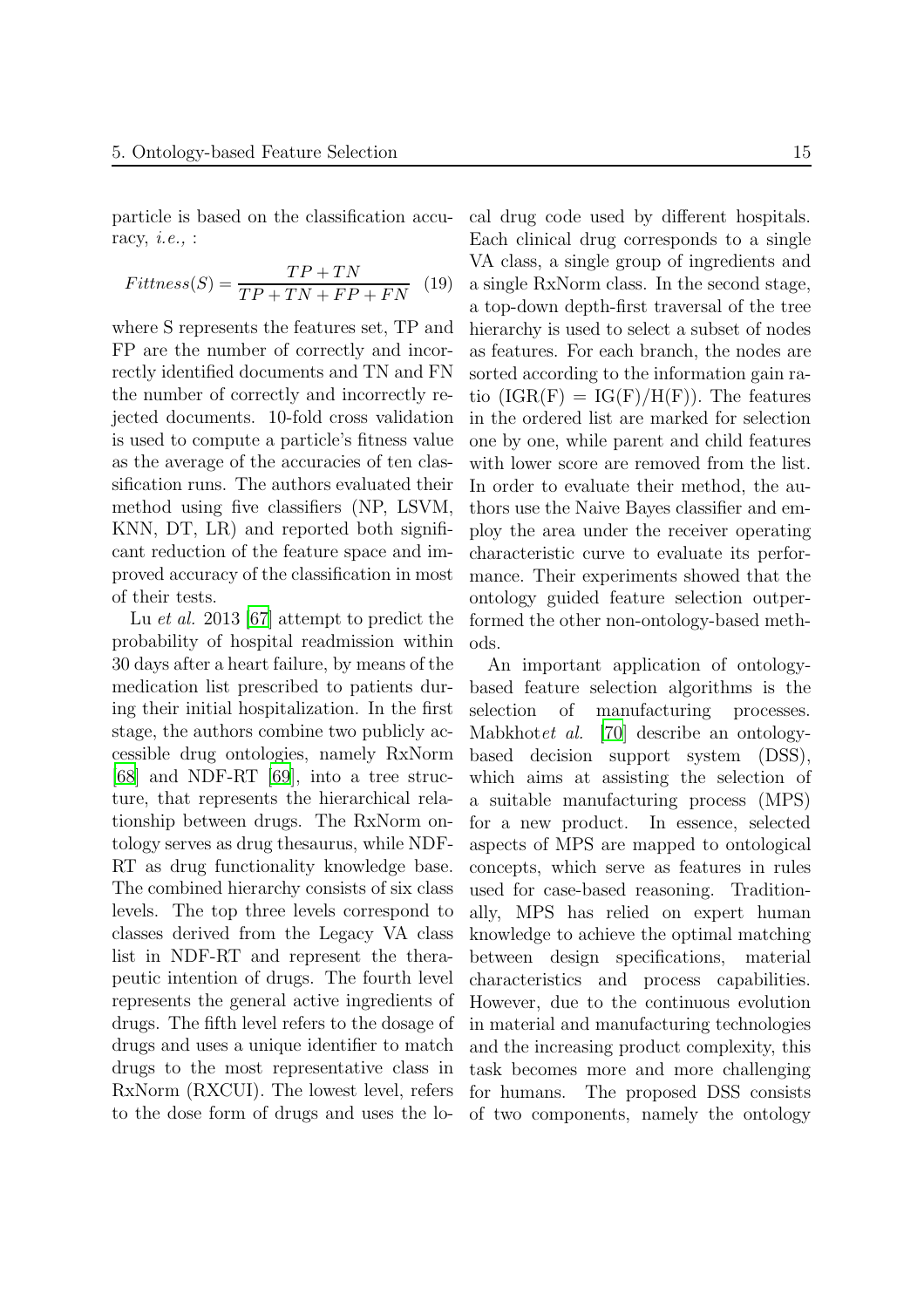and the case-based reasoning subsystem (CBR). The purpose of the ontology is to encode all the knowledge related to manufacturing in a way which enables the reasoner to make a recommendation for a new product design. It consists of three main concepts, the manufacturing process (MfgProcess), the material (EngMaterial) and the product (EngProduct). The Mfg-Process concept captures the knowledge about manufacturing in subconcepts, such as casting, molding, forming, machining, joining and rapid manufacturing. The properties of each manufacturing process are expressed in terms of shape generation capabilities, which describe the product shape features a process can produce, and range capabilities, which express the product attributes that can be met by the process such as dimensions, weight, quantity and material. The EngMaterial concept captures knowledge about materials, in terms of material type (e.g., metal, ceramic, etc) and material process capability (e.g., sand casting materials). The EngProduct concept encodes knowledge about products, defined in the form of shape features and attributes. The ontology facilitates the construction of rules, which relate manufacturing processes with engineering products, through the matching of product features and attributes, with process characteristics and capabilities. The semantic Web rule language (SWRL [\[71\]](#page-23-11)) has been used as an effective method to represent causal relations. The purpose of the CBR subsystem is to find the optimal product-to-process matching. It does so in two steps. First, it scans the ontology for a similar product. To quantify product similarity, appropriate feature ticular the field of Noise, Vibration and

and attribute similarity measures have been developed and human experts have been employed to assign proper weights to features and attributes. If a matching product is found then the corresponding process is presented to the decision maker, otherwise SWRL rule-based reasoning is used to find a suitable manufacturing process. Finally, the ontology is updated with the newly extracted knowledge. The authors presented a use case to demonstrate the usability and effectiveness of the proposed DSS and argue that in the future such systems will become more and more relevant.

In [\[72](#page-23-12)], Kang et al. develop an ontologybased representation model to select appropriate machining processes as well as the corresponding inference rules. The ontology is quantified in terms of features, process capability with relevant properties, machining process, and relationships between concepts. A reasoning inference mechanism is applied to obtain the final set of processes for individual features. The final process with the highest contribution is determined by a procedure that matches the accuracy requirements of a specific feature with the capability of the candidate processes. The preceding machining process is then selected so that the precedence relationship constraint between the processes is met until no further precedent processes are required. The whole process selection scheme is neutral (i.e., general enough) in the sense that it does not depend on a specific restriction, and thus it constitutes a reusable platform.

Hat et al. [\[73\]](#page-23-13) also apply ontology within the mechanical engineering domain, in par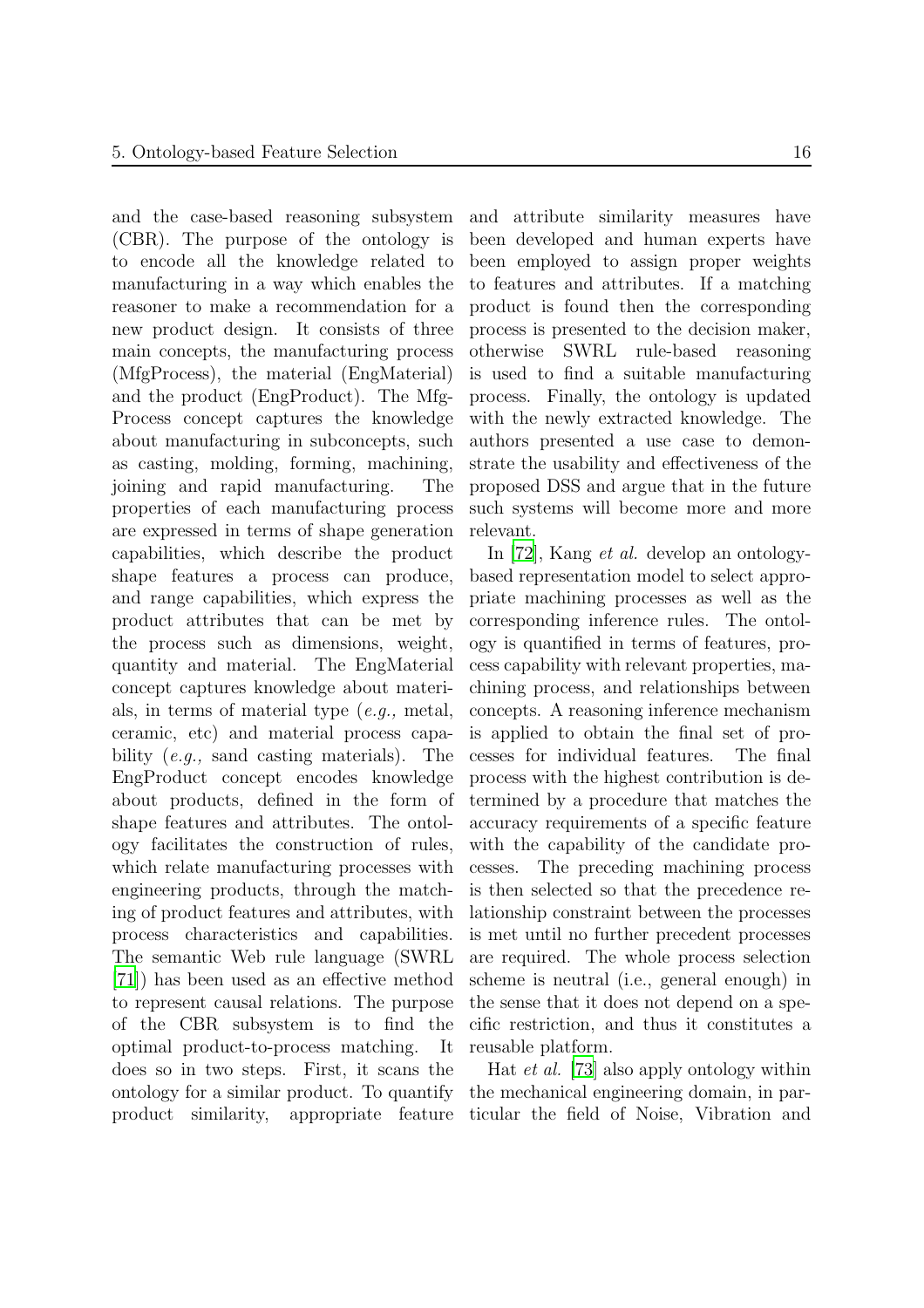Harshness (NVH). Similar to the previous work, authors map important aspects of noise identification to ontological concepts, which serve as features for reasoning. They propose an ontology-based system for identifying noise sources in agricultural machines. At the same time, their method provides an extensible framework for sharing knowledge for noise diagnosis. Essentially, they seek to encode prior knowledge relating noise sound signals (targets) with vibrational sound signals (sources) in an ontology, equipped with rules, and perform reasoning to identify noise sources based on the characteristics of test input and output sound signals (parotic noise). In order to build the ontology, first, professional experience, literature and standard specifications were surveyed to extract the concepts related to NVH. The Protégé tool was used to convert the concept knowledge into an OWL ontology and implement the SWRL rules, which match sound source and parotic noise signals. The Pellet tool is employed for reasoning. To quantify the signal correlations, the time signals are converted to the frequency domain and the values for seven common signal characteristics are calculated. Specifically, relation of the frequency of the parotic signal to the ignition frequency, peak frequency, Pearson Coefficient, frequency doubling, loudness, sharpness and roughness. The effectiveness of the method was demonstrated in a use case, where the prototype system correctly identified the main noise source. After improving the designated area the noise was significantly reduced. The authors argue that the continuous improvement in the knowledge base and rule set of the ontology model, has the potential to allow the design system to perform reasoning that simulates the thinking process of the expert in the field of NVH.

Belgiu et al. 2014 [\[74\]](#page-23-14) develop an ontological framework to classify buildings based on data acquired with Airborne Laser Scanning (ALS). They followed five steps. Initially, they preprocessed the ALS point cloud and applied the eCognition software to convert it to raster data, which were used to delineate buildings and remove irrelevant objects. Additionally, they obtained values for 13 building features grouped in four categories: extent features, which define the size of the building objects, shape features, which describe the complexity of building boundaries, height and slope of the buildings' roof. In the next step, human expert knowledge and knowledge available in literature was employed to define three general purpose building ontology classes, independent of the application and the data at hand, namely A. Residential/Small Buildings, B. Apartment/Block Buildings and C. Industrial and Factory Buildings. In order to identify the metrics which were mostly relevant to the identification of building types, a set with 45 samples was used to train a Random Forest classifier with 500 trees and  $\sqrt{m}$  features (m number of input features). The feature selection process identified slope, height, area and asymmetry as the most important features. The first three were modelled in the ontology with empirically determined thresholds by the RF classifier. Finally, building type classification was carried out based on the formed ontology. The classification accuracy was assessed by means of precision, recall and F-measure and the authors reported convincing results for class A while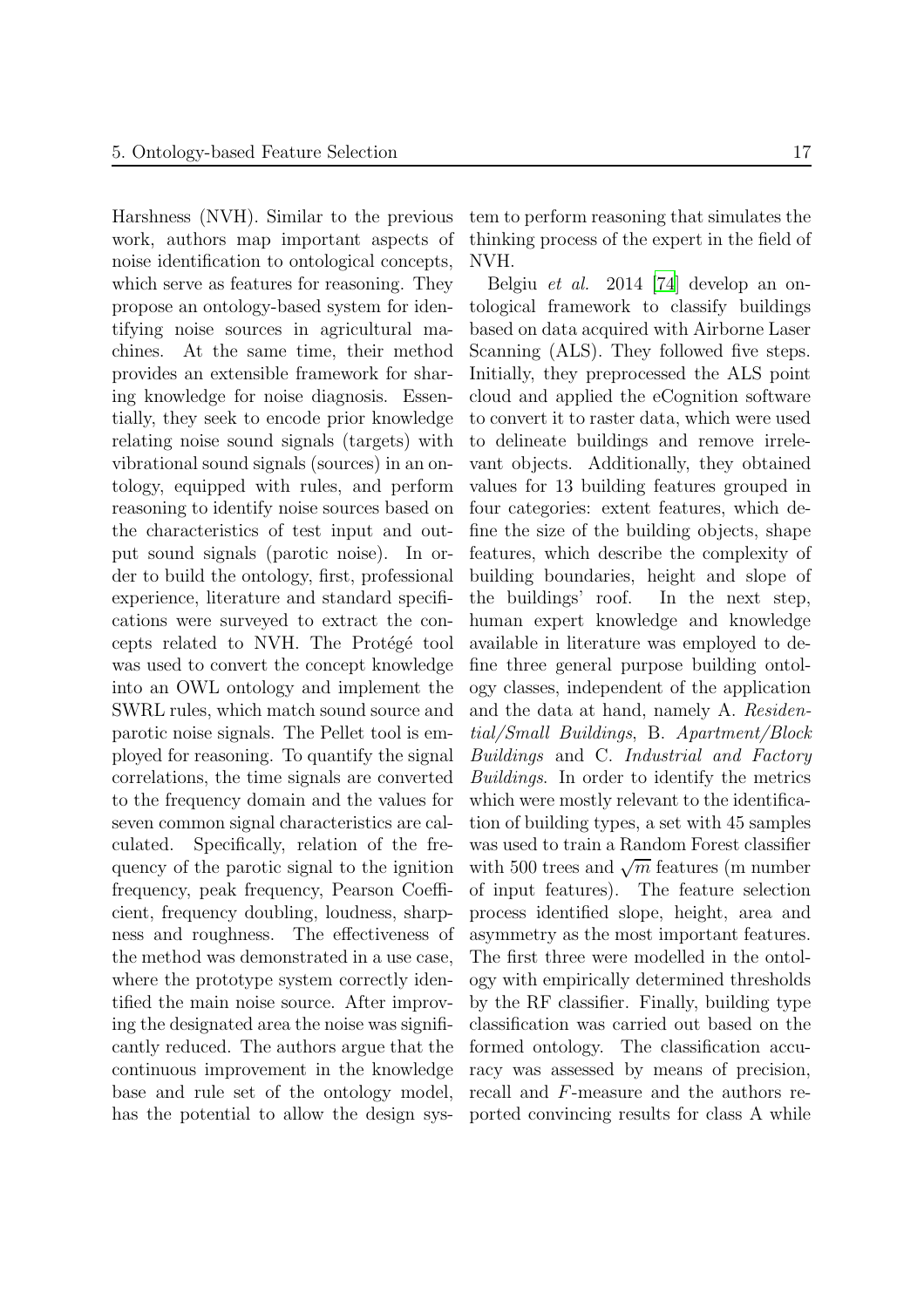classes B and C had less accurate results. However, they argue that their method can prove useful for classifying building types in urban areas.

Finally, two interesting applications of ontology-based feature selection algorithms concern the recommendation systems (RS) and the information security/privacy research areas. In [\[75](#page-23-15)], Di Noia et al. develop a filter-based feature selection algorithm by incorporating ontology-driven data summarization for linked-data (LD) based recommender system (RS). The feature selection mechanism determines the k most important features in evaluating the similarity between instances of a given class on top of data summaries built with the help of an ontology. Two types of descriptors are employed namely, pattern frequency and cardinality descriptors. A pattern is defined as a schema using an RDF triple denoted as (C, P, D), where C and D are classes or datatypes, and P is a property that expresses their relationship. C is called the source type and D the target type. The patterns are used to generate data summarization from a knowledge graph-based framework. Each pattern is associated with a frequency that corresponds to the number of relational assertions from which the pattern has been extracted. Therefore, a pattern frequency descriptor can be viewed as a set of statistical measures. A cardinality descriptor encodes information about the semantics of properties as used within specific patterns and can be used in computing the similarities between these patterns. To obtain the cardinality descriptors, the authors extended the above-mentioned knowledge graph framework. The LD and one or more ontologies are the inputs to the

knowledge graph framework, while its outputs are: a type graph, a set of patterns along with the respective frequencies, and the cardinality descriptors. To this end, the filtering-based feature selection consists of two main steps. First, the cardinality descriptors are implemented to filter out features (i.e., pattern properties) that correspond to properties connecting one target type with many source types. Second, the pattern frequency descriptors are applied to rank in a frequency-based descending order all features and select the top k features.

In [\[76](#page-23-16)], Guan *et al.* studied the problem of mapping security requirements (SR) to security patterns (SP). Viewing the SPs as features, feature selection is set up to perform the above mapping procedure. This selection is based on developing an ontology-based framework and a classification scheme. To accomplish this task, they described the SRs using four attributes namely, asset  $(A)$ , threat  $(T)$ , security attribute (SA), and priority (P). The SRs are represented as rows in a two-dimensional matrix, where the columns correspond to the above attributes. Then, the meaning of each SR is, for a given asset A, one or more threats Ts may threaten A by violating one or more attribute values of SA. In addition, each SR is to be fulfilled in a sequence according to the value of P during software development. Then, they generate complete and consistent SRs by eliciting values for the above attributes using the risk-based analysis proposed in [\[77](#page-23-17)]. On the other hand, security patterns (SP) are described in terms of three attributes namely, Context that defines the conditions and situation in which the pattern is applicable, Problem that defines the vulnerable aspect of an as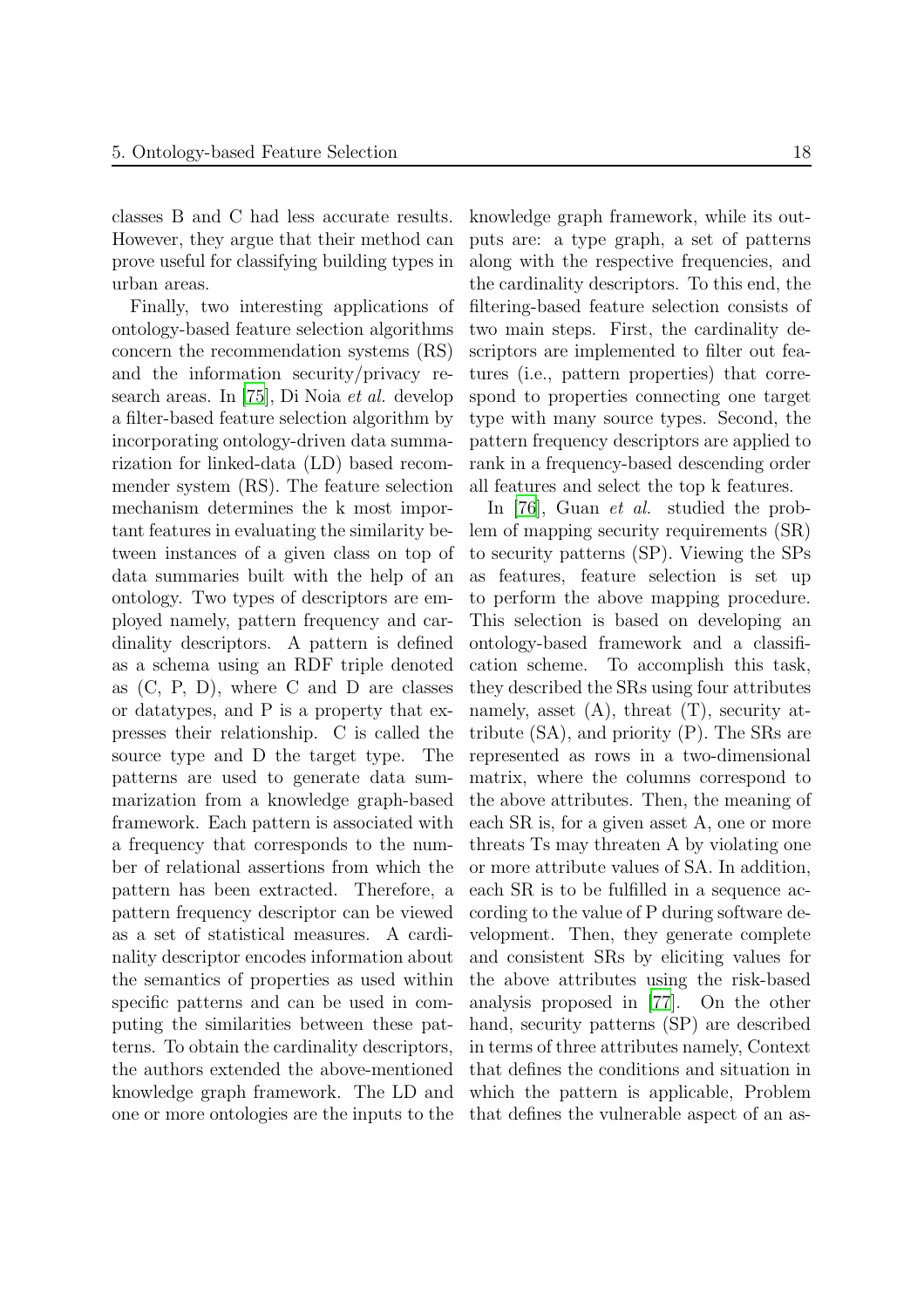set, and Solution that defines the scheme that solves the security. To intertwin the above information they developed a twolevel ontological framework using an OWLbased security ontology. The first level concerns the ontology-based description of SRs and the second the ontology-based description of SPs. These descriptions were carried out by quantifying mainly the risk relevant and annotating security related information. To this end, a classification scheme selects an appropriate set of SPs for each SR. The classification scheme is developed by considering multiple aspects such as lifecycle stage that organizes, architectural layer that organizes information from low to high abstraction level, application concept that partitions the security patterns according to which part of the system they are trying to protect, and threat type that uses the security problems solved by the patterns.

### 6. Open Issues and Challenges

Features show dependencies among each other and therefore, they can be structured as trees or graphs. Ontology-based feature selection in the era of knowledge graphs such as DBpedia, Freebase and YAGO, can be influenced by two issues [\[78](#page-23-18)]:

- a. The large expansion of knowledge recorded in Wikipedia, from which DBpedia and YAGO has been created as reference sources for general domain knowledge needed to assist information disambiguation and extraction,
- b. advancements in statistical NLP techniques, and the appearance of new

techniques that combine statistical and linguistic ones.

An important and open issue in this domain is the linking of one document-mentioned entity to a particular KG's entity and they way it affects how other surrounding document entities are linked. Furthermore, it is more and more common nowadays to see an increasing number of inter-task dependencies being modeled, where pairs of tasks such as a) Named-Entity Recognition (NER) and Entity Extraction and Linking (EEL), b) WordSense Disambiguation (WSD) and EEL, or c) EEL and Relation Extraction and Linking(REL), are seen as interdependent. The combinatorial approach of those tasks will continue to exist and advance since it has been proven highly effective to the precision of the overall information/knowledge extraction process. Regarding the contributed communities in this area of research, related works have been conducted by the Semantic Web community as well as from others such as the NLP, AI and DB communities. Works conducted by the NLP community focus more on unstructured input, while Database and Data Mining related works target more to semistructured input [\[78\]](#page-23-18).

As abovementioned, ontologies play a key-role in feature selection. However, the engineering of ontologies, although has been advancing in a fast pace over the last decade, it has not yet reached the status were consensus in domain-specific communities will deliver gold-standard ontologies for each case and application area. On the other hand, a number of issues and challenges related to the collaborative engineering of reused and live ontologies have been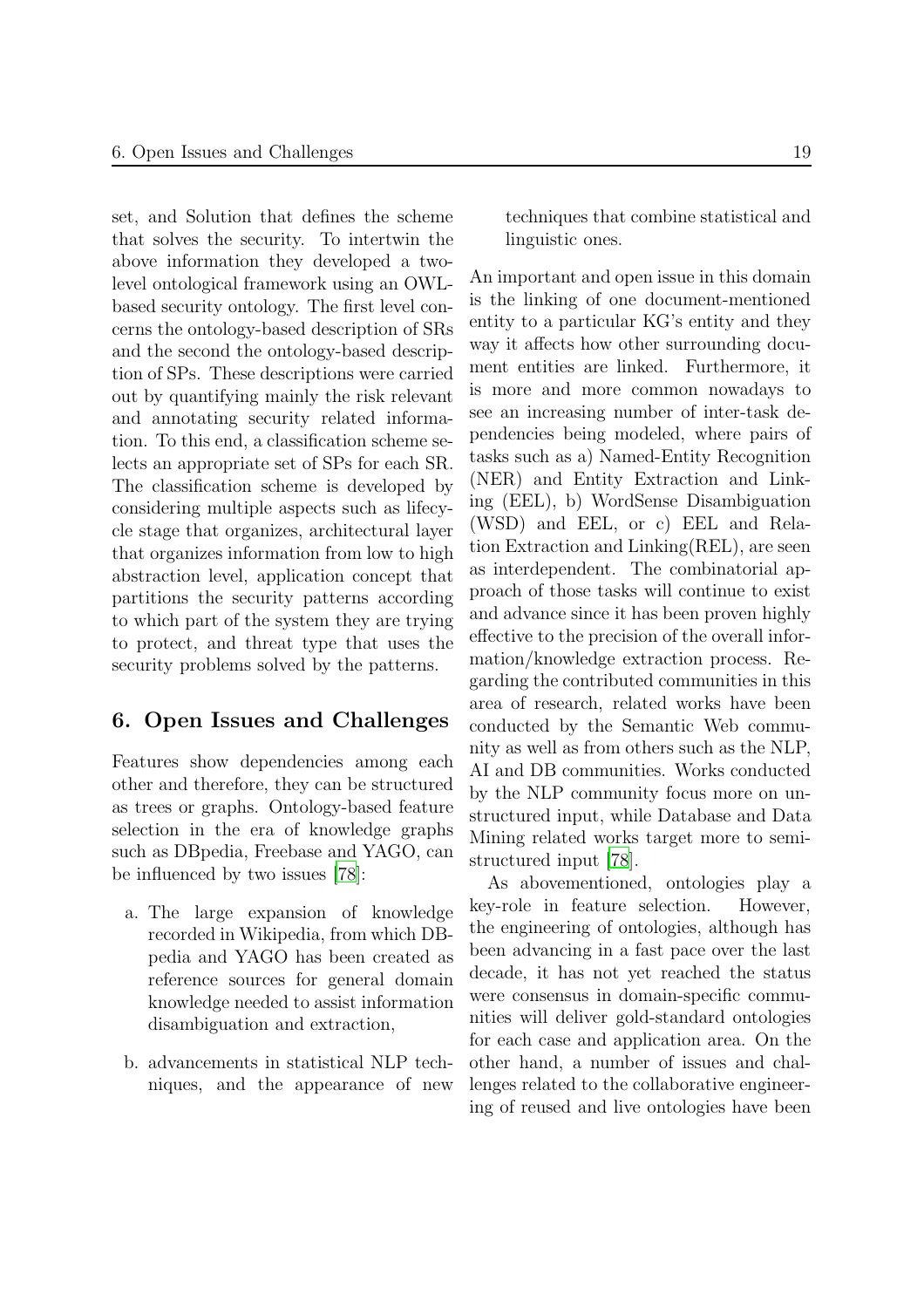recently reported [\[52](#page-22-19)], indicating that this topic is still active and emerging. For instance, as far as concerns feature selection, different ontologies of the same domain used in the same knowledge extraction tasks will most probably result in different set of features selected (schema-bias). Furthermore, human bias in conceptualizing context during the process of engineering ontologies (in a top-down collaborative ontology engineering approach) will inevitably influence the feature selection tasks. Specifically, in the cases where large KGs (e.g., DBpedia) are used for knowledge extraction, such a bias is present in both conceptual/schema (ontology) and data (entities) levels. Debiasing KGs is a key challenge in the Semantic Web and KG community itself [\[79](#page-23-19)], and consequently in the domain of KG-based feature selection.

Important challenges arise when ontology-based feature selection is applied to linked data (LD). LD appear to be one of the main structural elements of big data. For example, data created in social media platforms are mainly LD. LD appear to have significant correlations regarding various types of links and therefore, they possess more complex structure than the traditional attribute-valued data. However, they provide extra, yet valuable, information [\[80\]](#page-24-0). The challenges of using ontology-based feature selection in LD concern the development of ontology-based frameworks to exploit complex relation between data samples and feature and how to use them in performing effective feature selection, and to evaluate the relevance of features without the guide of label information.

Another interesting research area is the

real-time feature selection. The main difficulty in dealing with real-time feature selection is that both data samples and new features must be taken into account simultaneously. Most of the methods that exist in the literature rely on feature pre-selection or on feature selection without online classification [\[81,](#page-24-1) [82](#page-24-2)]. On the other hand ontology encoded in trees or knowledge graphs may provide some benefits such as solid representations of the current relations between features, which can be used to predict any possible relation between the current available features and the ones that are expected to arise in real-time processing tasks. Therefore, achieving real-time analysis and prediction for high-dimensional datasets remains a challenge.

Finally, an important open issue to consider is scalability. Scalability quantifies the impact imposed by increasing the training data size on the computational performance of an algorithm in terms of accuracy and memory [\[80,](#page-24-0) [82\]](#page-24-2). The basics of feature selection and classification were developed before the era of big data. Therefore, most feature selection algorithms do not scale well on extremely high-dimensional data; their efficiency deteriorates quickly or is even computationally infeasible. On the other hand, scaling-up favors the accuracy of the model. Therefore, there is a tradeoff between finding an appropriate set of features and the model's accuracy. In this direction, the challenge is to define appropriate ontology-based relations between features in order to group them in such a way that the resulting set of features will be able to maintain acceptable model's accuracy.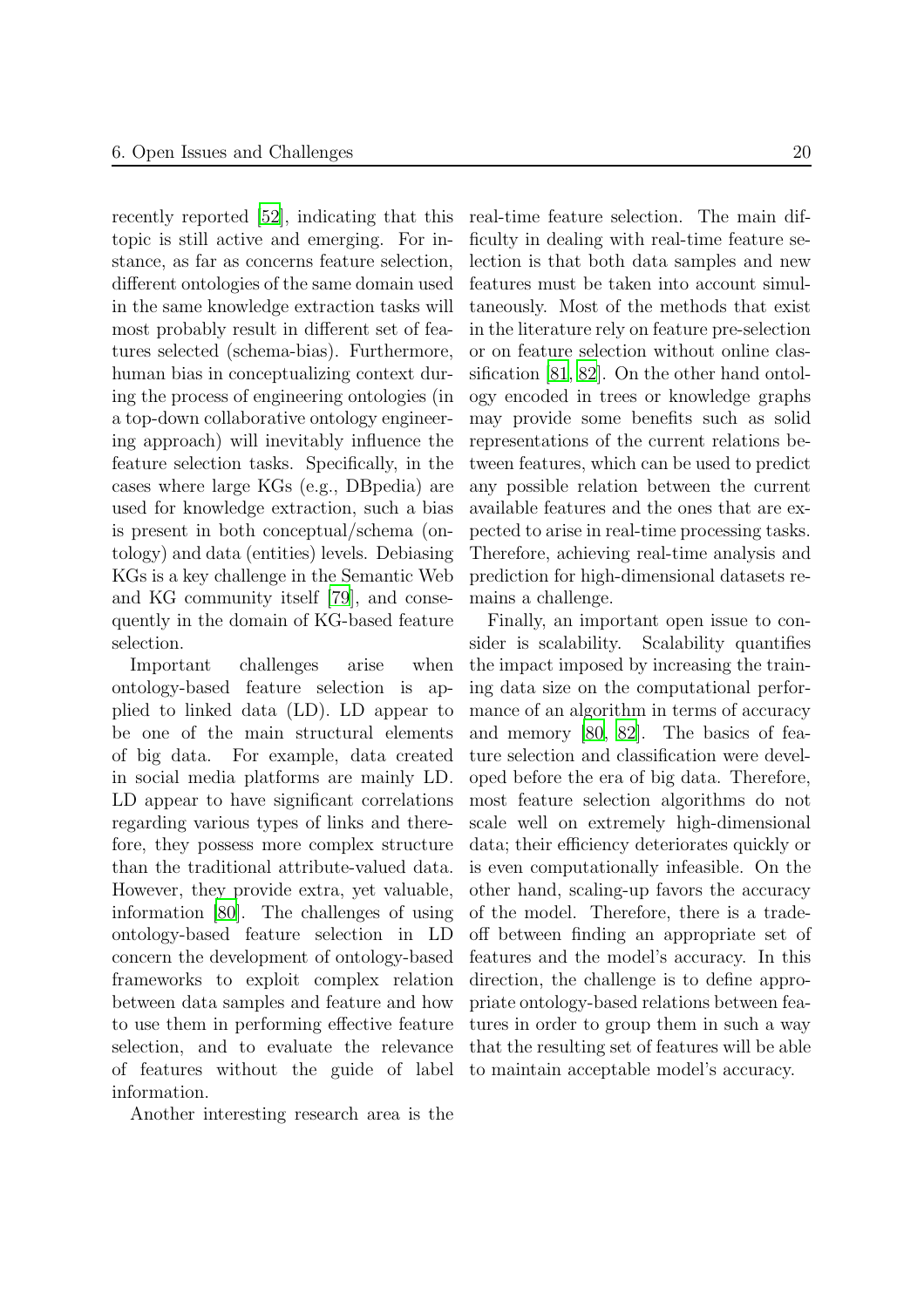#### 7. Conclusion

This study provides an overview of ontology-based classification with emphasis on the feature selection process. The presented methodologies show that ontologies can effectively uncover dominant features in diverse knowledge domains and can be integrated into existing feature selection and classification algorithms. Specifically, in the context of text classification, domain-specific ontologies combined with the WordNet taxonomy, can be utilized to map terms in documents to concepts in the ontology, thus replacing specific termbased document features with abstract and generic concept-based features. The latter capture the content of the text and can be used to train accurate and efficient classifiers. In the field of mechanical engineering, ontologies can be employed to map human knowledge to concepts, that serve as features for case-based reasoning, and support decision making, such as selection of manufacturing process or noise source identification. To this end, in the area of civil engineering, building type recognition can be facilitated by ontology. Although, this survey is by no means exhaustive, it demonstrates the broad applicability and feasibility of ontology-based feature extraction and selection. Finally, certain open issues and challenges are discussed and a number of relevant problems are identified.

### References

<span id="page-20-0"></span>[1] Heilman, C.M.; Kaefer, F.; Ramenofsky, S. D. Determining the appropriate amount of data for classifying consumers for direct marketing purposes. Journal of Interactive Marketing 2003, 17, 5-28.

- <span id="page-20-1"></span>[2] Kuhl, N.; Muhlthaler, M.; Goutier, M. Supporting customer-oriented marketing with artificial intelligence: automatically quantifying customer needs from social media. Electronic Markets 2020, 30, 351–367.
- <span id="page-20-2"></span>[3] Kour, H.; Manhas, J.; Sharma, V. Usage and implementation of neuro-fuzzy systems for classification and prediction in the diagnosis of different types of medical disorders: a decade review. Artificial Intelligence Review 2020, 53, 4651–4706.
- <span id="page-20-3"></span>[4] Tomczak, J. M.; Zieba, M. Probabilistic combination of classification rules and its application to medical diagnosis. Machine Learning 2015, 101, 105–135.
- <span id="page-20-4"></span>[5] Kumar, A.; Sinha, N.; Bhardwaj, A. A novel fitness function in genetic programming for medical data classification. Journal of Biomedical Informatics 2020, 112, 103623.
- <span id="page-20-5"></span>[6] Jiménez-Guarneros, M.: Gómez-Gil, P. Standardization-refinement domain adaptation method for cross-subject EEG-based classification in imagined speech recognition. Pattern Recognition Letters 2021, 141, 54-60.
- <span id="page-20-6"></span>[7] Langari, S.; Marvi, H.; Zahedi, M. Efficient speech emotion recognition using modified feature extraction. Informatics in Medicine Unlocked **2020**, 20, 100424.
- <span id="page-20-7"></span>[8] Shah Fahad, M.; Ranjan, A.; Yadav, J.; Deepak, A. A survey of speech emotion recognition in natural environment. Digital Signal Processing 2021, 110, 102951.
- <span id="page-20-8"></span>[9] Memon, J.; Sami, M.; Khan, R. A.; Uddin, M. Handwritten Optical Character Recognition (OCR): A Comprehensive Systematic Literature Review (SLR). IEEE Access 2020, 8, 142642–142668.
- <span id="page-20-9"></span>[10] Ma, Z.; Nie, F.; Yang, Y.; Uijlings, J. R. R.; Sebe, N.; Hauptmann, A. G. Discriminating Joint Feature Analysis for Multimedia Data Understanding. IEEE Transactions on Multimedia 2012, 14, 1662 – 1672.
- <span id="page-20-10"></span>[11] Yang, Y.; Ma, Z.; Hauptmann, A. G.; Sebe, N. Feature Selection for Multimedia Analysis by Sharing Information Among Multiple Tasks.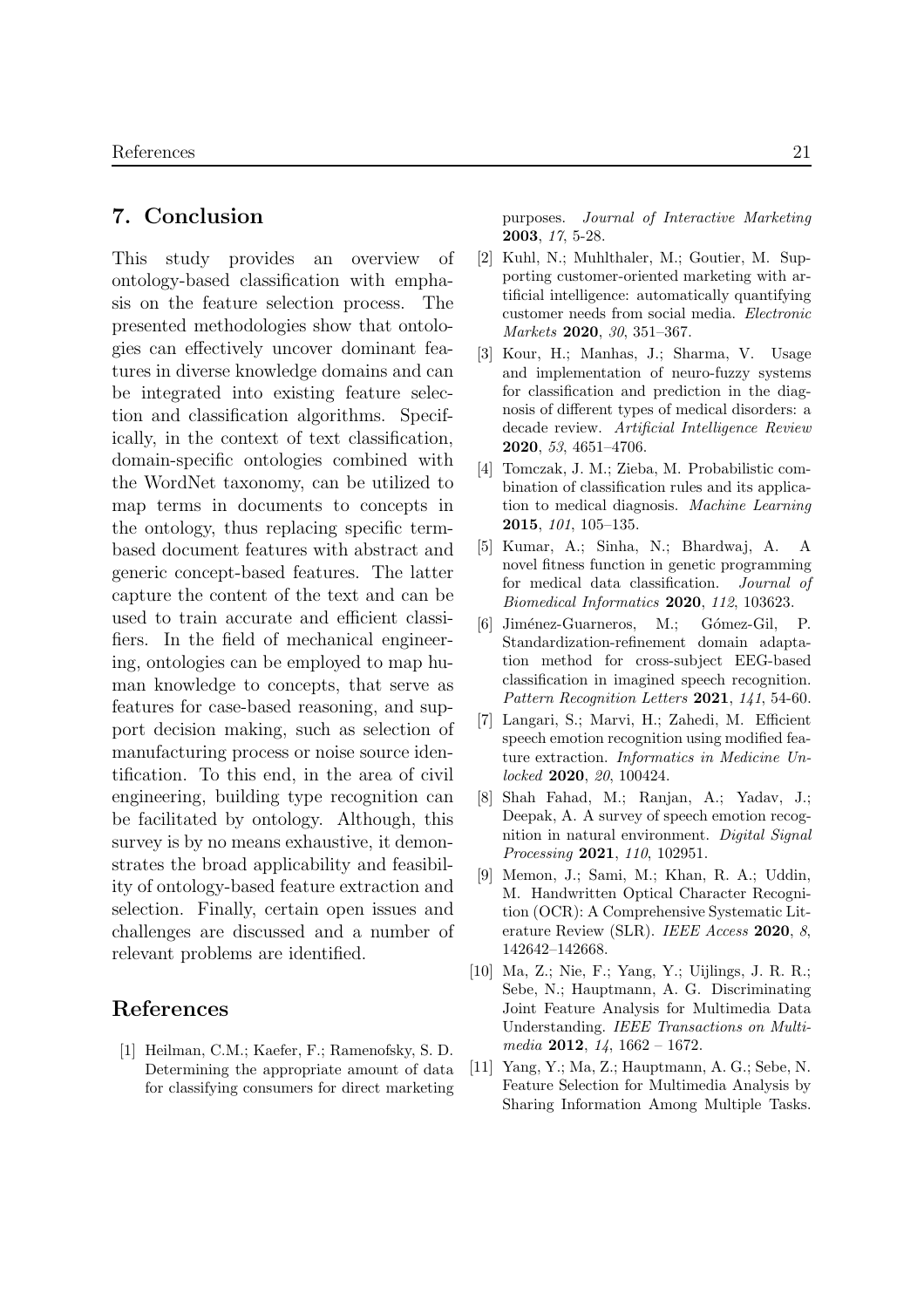IEEE Transactions on Multimedia 2013, 15, 661-669.

- <span id="page-21-0"></span>[12] Pashaei, E.; Aydin, E. N. Binary black hole algorithm for feature selection and classification on biological data. Applied Soft Computing 2017, 56, 94-106.
- <span id="page-21-1"></span>[13] Kim, K.; Zzang, S. Y. Trigonometric comparison measure: A feature selection method for text categorization. Data and Knowledge Engineering 2019, 119, 1-21.
- <span id="page-21-2"></span>[14] Lee, Y.-H.; Hu, P. J.-H.; Tsao, W.-J.; Li, L. Use of a domain-specific ontology to support automated document categorization at the concept level: Method development and evaluation. Expert Systems with Applications 2021, 174, 114681.
- <span id="page-21-3"></span>[15] Rezaeipanah, A.; Ahmadi, G.; Matoori, S. S. A classifcation approach to link prediction in multiplex online ego social networks. Social Network Analysis and Mining 2020, 10, 27.
- <span id="page-21-4"></span>[16] Selvalakshmi, B.; Subramaniam, M. Intelligent ontology based semantic information retrieval using feature selection and classification. Cluster Computing 2019, 22, S12871–S12881.
- <span id="page-21-5"></span>[17] Alzamil, Z.; Appellbaum, D.; Nehmer, R. An ontological artifact for classifying social media: Text mining analysis for financial data. International Journal of Accounting Information Systems **2020**, 38, 100469.
- <span id="page-21-6"></span>[18] Everitt, B. S.; Landau, S.; Leese, M.; Stahl, D. Cluster analysis. John Wiley and Sons; West Sussex, U.K., 2011.
- <span id="page-21-7"></span>[19] Wierzchon, S. T.; Klopotek, M. A. Modern Algorithms of Cluster Analysis. Springer; Switzerland, 2018.
- <span id="page-21-8"></span>[20] Lyu, S.; Tian, X.; Li, Y.; Jiang, B; Chen, H. Multiclass Probabilistic Classification Vector Machine. IEEE Transactions on Neural Networks and Learning Systems 2020, 31, 3906 – 3919.
- <span id="page-21-9"></span>[21] Shahrokni, A.; Drummond, T.; Fleuret, F.; Fua, P. Classification-Based Probabilistic Modeling of Texture Transition for Fast Line Search Tracking and Delineation. IEEE Transactions on Pattern Analysis and Ma*chine Intelligence* **2009**, 31, 570 – 576.
- <span id="page-21-10"></span>[22] Demirkus, M.; Precup, D.; Clark, J. J.; Arbel, T. Hierarchical Spatio-Temporal Probabilistic Graphical Model with Multiple Feature Fusion for Binary Facial Attribute Classification in Real-World Face Videos. IEEE Transactions on Pattern Analysis and Machine Intelligence 2016, 38, 1185 – 1203.
- <span id="page-21-11"></span>[23] Zhou, H. F.; Zhang, J. W.; Zhou, Y. Q.; Guo, X. J.; Ma, Y. M. A feature selection algorithm of decision tree based on feature weight. Expert Systems with Applications 2021, 164, 113842.
- <span id="page-21-12"></span>[24] Rincy, T.; Gupt, R. An efficient feature subset selection approach for machine learning. Multimedia Tools and Applications 2021, 80, 12737–12830.
- <span id="page-21-13"></span>[25] Lu, X.-Y.; Chen, M.-S.; Wu, J.-L.; Chang, P.- C.; Chen, M.-H. A novel ensemble decision tree based on under-sampling and clonal selection for web spam detection. Pattern Analysis and Applications 2018, 21, 741–754.
- <span id="page-21-14"></span>[26] Gupta, K.; Khajuria, A.; Chatterjee, N.; Joshi, P.; Joshi, D. Rule based classification of neurodegenerative diseases using data driven gait features. Health and Technology 2019, 9, 547–560.
- <span id="page-21-15"></span>[27] Verikas, A.; Guzaitis, J.; Gelzinis, A.; Bacauskiene, M. A general framework for designing a fuzzy rule-based classifier. Knowledge and Information Systems 2011, 29, 203–221.
- <span id="page-21-16"></span>[28] Almaghrabi, F.; Xu, D.-L.; Yang, J.-B. An evidential reasoning rule-based feature selection for improving trauma outcome prediction.  $Ap$ plied Soft Computing 2021, 103, 107112.
- <span id="page-21-17"></span>[29] Singh, N.; Singh, P.; Bhagat, D. A rule extraction approach from support vector machines for diagnosing hypertension among diabetics. Expert Systems with Applications 2019, 130, 188-205.
- <span id="page-21-18"></span>[30] Liu, M.-Z.; Shao, Y.-H.; Li, C.-N.; Chen, W.- J. Smooth pinball loss nonparallel support vector machine for robust classification. Applied Soft Computing 2021, 98, 106840.
- <span id="page-21-19"></span>[31] Aggarwal, C. C. Data Classification: Algorithms and Applications. CRC Press; FL, USA, 2014.
- <span id="page-21-20"></span>[32] Bishop, C. M. Pattern recognition and ma-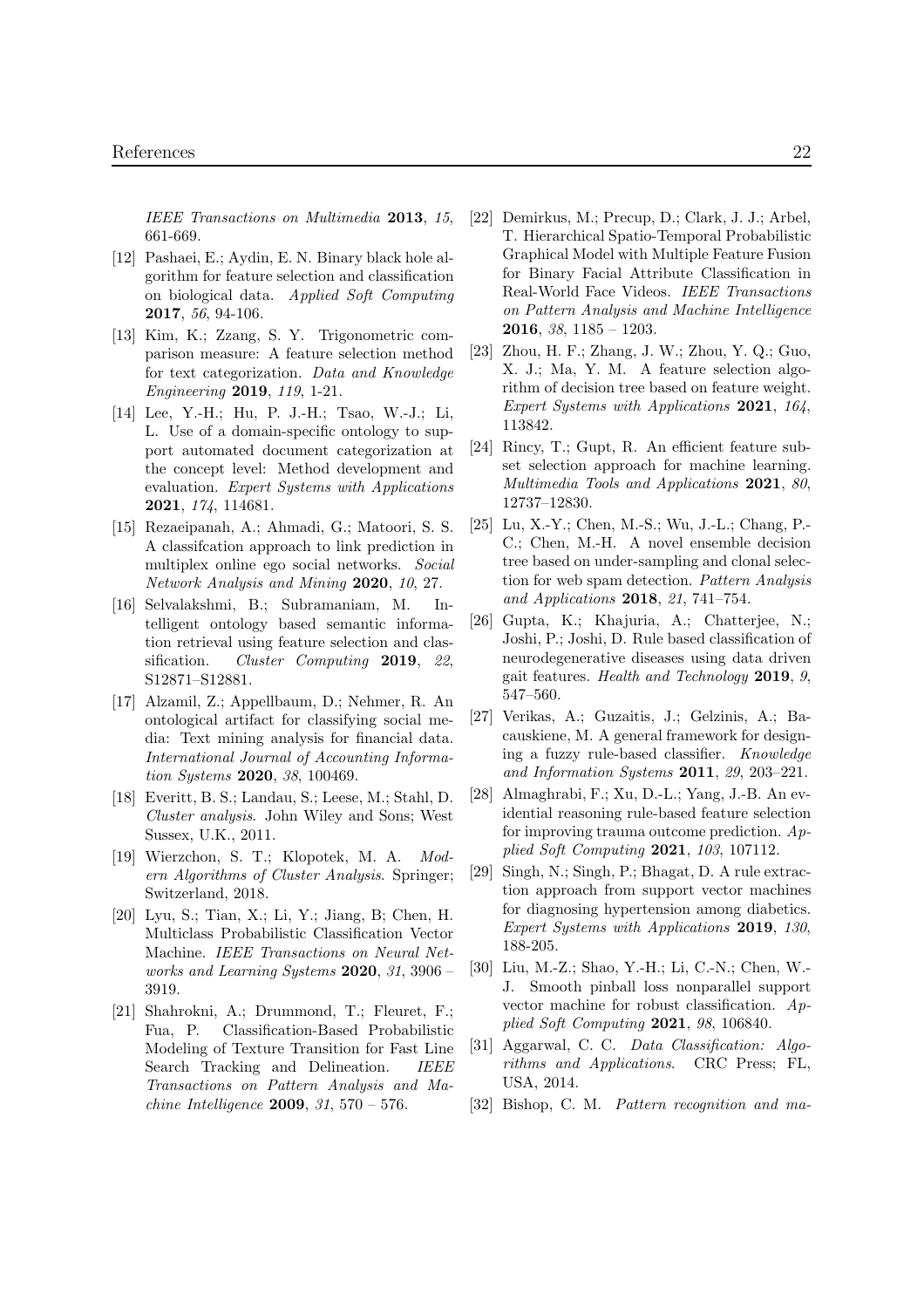chine learning. Springer; Singapore, 2006.

- <span id="page-22-0"></span>[33] Verikas, A.; Gelzinis, A.; Bacauskiene, M. Mining data with random forests: A survey and results of new tests. Pattern Recognition 2011, 44, 330-349.
- <span id="page-22-1"></span>[34] Clark P.; Niblett, T. The CN2 induction algorithm. Machine Learning 1989, 3, 261–283.
- <span id="page-22-2"></span>[35] Cohen, W. W. Fast effective rule induction. In the Proceedings of the 12th International Conference on Machine Learning, Tahoe City, California, July 9–12, 1995, 115-123.
- <span id="page-22-3"></span>[36] Padillo, F.; Luna, J. M.; Ventura, S. LAC: Library for associative classification. Knowledge-Based Systems 2020, 193, 105432.
- <span id="page-22-4"></span>[37] Deng, N.; Tian, Y.; Zhang, C. Support vector machines: Optimization based methods, algorithms, and extensions. Chapman and Hall/CRC; FL, USA, 2013.
- <span id="page-22-5"></span>[38] Nocedal, J.; Wright, S. J. Numerical Optimization. Springer; Berlin, New York, USA, 2006.
- <span id="page-22-6"></span>[39] Aha, D. W.; Kibler, D.; Albert, M. K. Instance-based learning algorithms. Machine Learning 1991, 6, 37–66.
- <span id="page-22-7"></span>[40] Mitchell, T. Machine Learning. McGraw-Hill; NY, USA, 1997.
- <span id="page-22-8"></span>[41] Duboue, P. The Art of Feature Engineering: Essentials for Machine Learning. Cambridge University Press; Cambridge, U.K., 2020.
- <span id="page-22-9"></span>[42] Liu, H., Motoda, H. Computational Methods of Feature Selection. Chapman and Hall/CRC; FL, USA, 2007.
- <span id="page-22-10"></span>[43] Kuhn M., Johnson, K. Feature engineering and selection: A practical approach for predictive models. Chapman and Hall/CRC Press; FL, USA, 2020.
- <span id="page-22-11"></span>[44] Guyon, I.; Elisseeff, A. An introduction to variable and feature selection. Journal of Machine Learning Research 2003, 3, 1157–1182.
- <span id="page-22-12"></span>[45] Jovic, A.; Brkic, K.; Bogunovic, N. A review of feature selection methods with applications. In the Proceedings of the 38th International Convention on Information and Communication Technology, Electronics and Microelectronics (MIPRO), Opatija, Croatia, 1200–1205, 2015.
- <span id="page-22-13"></span>[46] W3C. OWL Use Cases and Requirements. https://www.w3.org/TR/2004/REC-webontreq-20040210/,2004.
- <span id="page-22-14"></span>[47] OWL Reference. https://www.w3.org/OWL/,2004
- <span id="page-22-15"></span>[48] Dublin Core Metadata Initiative. https://dublincore.org/, 2000.
- <span id="page-22-16"></span>[49] Dan Brickley and Libby Miller. FOAF Vocabulary Specification 0.99. [http://xmlns.com/foaf/spec/,](http://xmlns.com/foaf/spec/) 2001
- <span id="page-22-17"></span>[50] The Gene Ontology Resource. [http://geneontology.org/,](http://geneontology.org/) 2008.
- <span id="page-22-18"></span>[51] Schema.org[.http://schema.org/.](http://schema.org/)
- <span id="page-22-19"></span>[52] Kotis, K.; Vouros, G. A.; Spiliotopoulos, D. Ontology engineering methodologies for the evolution of living and reused ontologies: Status, Trends, Findings and Recommendations. Knowledge Engineering Review 2020, 35, e4, 1157–1182.
- <span id="page-22-20"></span>[53] Allemang, D.; Hendler, J. Semantic Web for the working ontologist: Effective modeling in RDFS and OWL. Morgan Kaufmann Publishers Inc.; San Francisco, CA, USA, 2011.
- <span id="page-22-21"></span>[54] Antoniou, G.; Groth, P.; van Harmelen, F.; Hoekstra, R. A semantic Web primer. The MIT Press; Massachusetts, USA, 2012.
- <span id="page-22-22"></span>[55] Domingue, J.; Fensel, D.; Hendler, J. A. Handbook of Semantic Web Technologies. Springer-Verlag; Heidelberg, Germany, 2011.
- <span id="page-22-23"></span>[56] Elhadad, M.; Badran, K. M.; Salama, G. A novel approach for ontology-based dimensionality reduction for web text document classification. In the Proceedings of the 16th IEEE/ACIS International Conference on Computer and Information Science (ICIS 2017), Wuhan, China, 373–378, 2017.
- <span id="page-22-24"></span>[57] Princeton Univeristy. WordNet-A Lexical Database for English. https://wordnet.princeton.edu/
- <span id="page-22-25"></span>[58] Vicient, C.; Sanchez, D.; Moreno, A. An automatic approach for ontology-based feature extraction from heterogeneous textual resources. Engineering Applications of Artificial Intelligence 2013, 26, 1092–1106.
- <span id="page-22-26"></span>[59] Apache Software Foundation. Apache Open NLP. https://opennlp.apache.org/, 2004.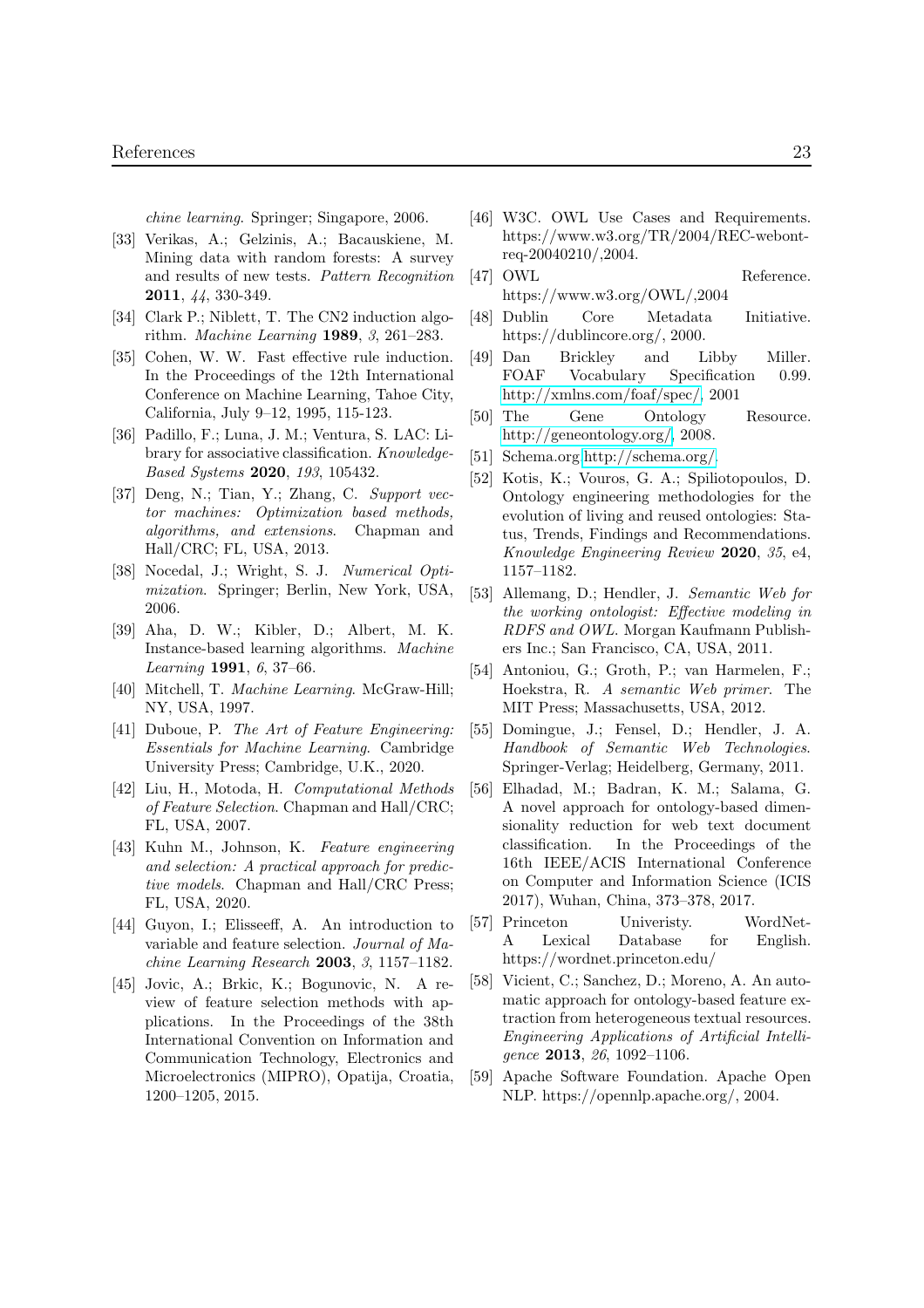- <span id="page-23-0"></span>[60] Wang, B. B. .; McKay, R. I.; Abbass, H. A.; Barlow, M. Learning text classifier using the domain concept hierarchy. In the Proceedings of the IEEE International Conference on Communications, Circuits and Systems and West Sino Expositions Proceedings, Chengdu, China, 2, 1230–1234, 2002.
- <span id="page-23-1"></span>[61] Russell, S.; Norvig, P. Artificial Intelligence: A Modern Approach. Prentice Hall Press; NY, USA, 3rd edition, 2009.
- <span id="page-23-2"></span>[62] US National Library of Medicine. Unified Medical Language System. https://www.nlm.nih.gov/research/umls/, 1986.
- <span id="page-23-3"></span>[63] Khan, A.; Baharudin, B.; Khan, K. Semantic Based Features Selection and Weighting Method for Text Classification. In the Proceedings of the International Symposium on Information Technology, Kuala Lumpur, Malaysia, 2010.
- <span id="page-23-4"></span>[64] Yap, I.; Loh, H. T.; Shen, L.; Liu, Y. Topic Detection Using MFSs. LNAI 2006, 4031, 342–352.
- <span id="page-23-5"></span>[65] Abdollahi, M.; Gao, X.; Mei, Y.; Ghosh, S.; Li, J. An ontology-based two-stage approach to medical text classification with feature selection by particle swarm optimization. In the Proceedings of the IEEE Congress on Evolutionary Computation (CEC), Wellington, New Zealand, 119–126, 2019.
- <span id="page-23-6"></span>[66] Kennedy, J.; Eberhart, R.C. Swarm Intelligence. Morgan Kaufmann; London, UK, 2001.
- <span id="page-23-7"></span>[67] Lu, S.; Ye, Y.; Tsui, R.; Su, H.; Rexit, R.; Wesaratchakit, S.; Liu, X.; Hwa, R. Domain ontology-based feature reduction for high dimensional drug data and its application to 30-day heart failure readmission prediction. In the Proceedings of the 9th IEEE International Conference on Collaborative Computing: Networking, Applications and Worksharing, Austin, TX, USA, 2013.
- <span id="page-23-8"></span>[68] US National Library of Medicine. RxNorm https://www.nlm.nih.gov/research/umls/ rxnorm/index.html, 2012
- <span id="page-23-9"></span>[69] U.S. Veterans Health Administration. National Drug File–Reference Terminology (NDF-RT) Documentation.

https://evs.nci.nih.gov/ftp1/NDF-RT/NDF-RT

- <span id="page-23-10"></span>[70] Mabkhot, M. M.; Al-Samhan, A. M.; Hidri, L. An ontology-enabled case-based reasoning decision support system for manufacturing process selection. Advances in Materials Science and Engineering 2019, 2019, 2505183.
- <span id="page-23-11"></span>[71] SWRL Reference. Available online: https://www.w3.org/Submission/SWRL/.
- <span id="page-23-12"></span>[72] Kang, M.; Kim, G.; Lee, T.; Jung, C. H.; Eum, K.; Park, M. W.; Kim, J. K. Selection and Sequencing of Machining Processes for Prismatic Parts using Process Ontology Model. International Journal of Precision Engineering and Manufacturing 2016, 17, 387-394.
- <span id="page-23-13"></span>[73] Han, S.; Zhou, Y.; Chen, Y.; Wei, C; Li, R.; Zhu, B. Ontology-based noise source identification and key feature selection: A case study on tractor cab. Shock and Vibration 2019, 2019, 6572740.
- <span id="page-23-14"></span>[74] Belgiu, M.; Tomljenovic, I.; Lampoltshammer, T.; Blaschke,T.; Hofle, B. Ontology-based classification of building types detected from airborne laser scanning data. Remote Sensing 2014, 6, 1347–1366.
- <span id="page-23-15"></span>[75] Di Noia, T.; Magarelli, C.; Maurino, A.; Palmonari, M.; Rula, A. Using Ontology-Based Data Summarization to Develop Semantics-Aware Recommender Systems. LNCS 2018, 10843, 128-144.
- <span id="page-23-16"></span>[76] Guan, H.; Yang, H.; Wang, Jun. An Ontologybased Approach to Security Pattern Selection. International Journal of Automation and Computing 2016, 13, 168-182.
- <span id="page-23-17"></span>[77] Guan, H.; Chen, W. R.; Liu, L.; Yang, H. J. Estimating security risk for web applications using security vectors. Journal of Computers 2012, 23, 54–70.
- <span id="page-23-18"></span>[78] Martinez-Rodriguez, J. L.; Hogan, A.; Lopez-Arevalo, I. Information Extraction Meets the Semantic Web: A Survey. Semantic Web 2020, 11, 255-335.
- <span id="page-23-19"></span>[79] Janowicz, K.; Yan, B.; Regalia, B.; Zhu, R.; Mai, G. Debiasing Knowledge Graphs: Why Female Presidents are not like Female Popes. In the Proceedings of the 17th International Semantic Web Conference (ISWC 2018), Mon-